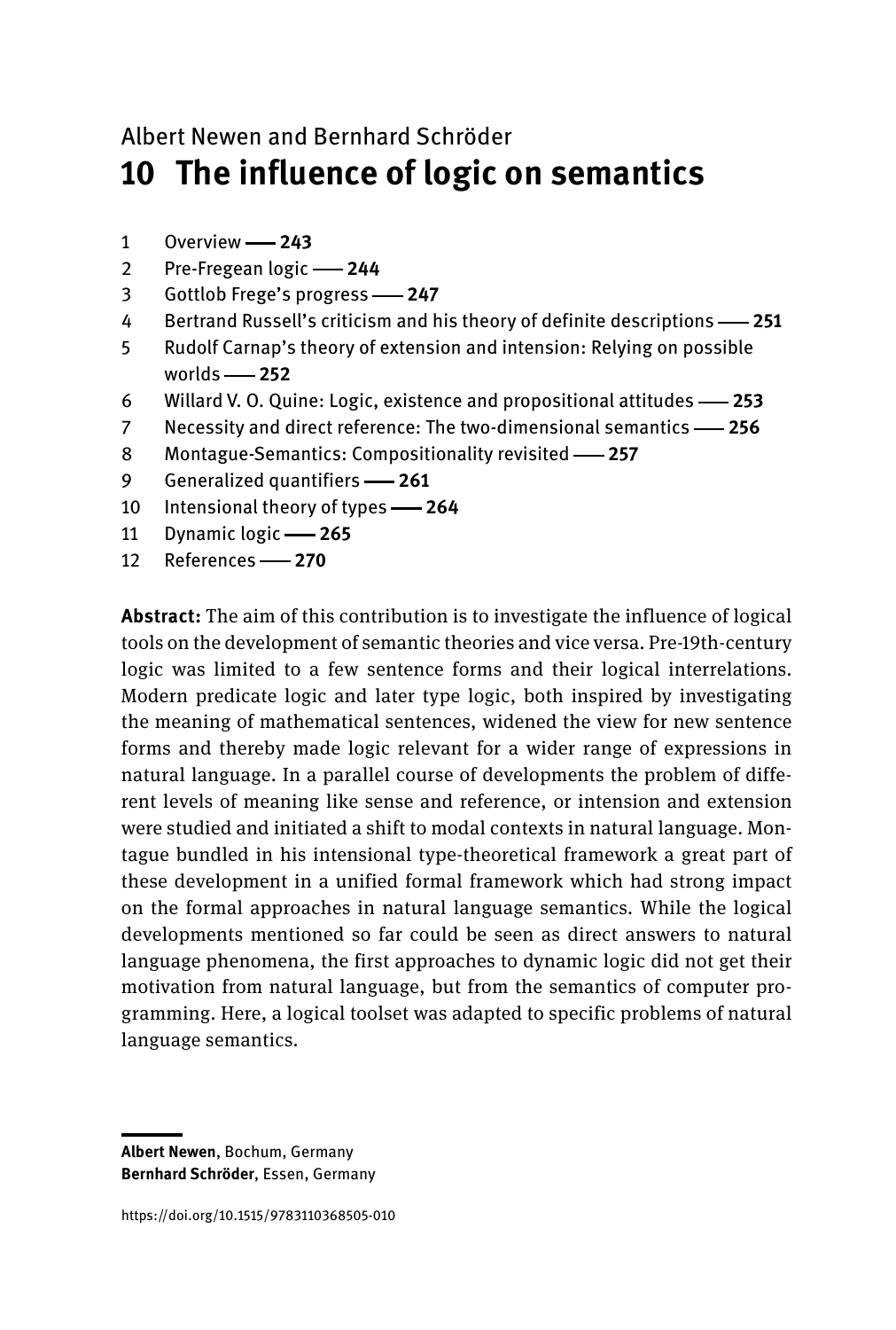#### **1 Overview**

The aim of this contribution is to investigate the influence of logical tools on the development of semantic theories and vice versa. The article starts with an example of Pre-Fregean logic, i.e. Aristotelian syllogistic. This traditional frame of logic has severe limits for a theory of meaning (e.g. no possibility for multiple quantification, no variety of scope). These limitations have been overcome by Frege's predicate logic which is the root of standard modern logic and the basis for the first developments in a formal philosophy of language: We will present Frege's analysis of mathematical sentences and his transfer to the analysis of natural language sentences by introducing a theory of sense and reference. The insufficient treatment of singular terms in Frege's logic is one reason for Russell's theory of definite descriptions. Furthermore, Russell tries to organize semantics without a difference between sense and reference. Carnap introduces the first logical framework for a semantics of possible worlds and shows how one can keep the Fregean semantic intuitions without using the problematic tool of "senses". Carnap develops a systematic theory of intension and extension defining the intension of an expression as a function from possible worlds to the relevant extension. An important formal step was then the invention of modal logic by Kripke. This is the framework for the theory of direct reference of proper names and for the so-called two-dimensional semantics which is relevant to receive an adequate treatment of names, definite descriptions, and especially indexicals. Tarski's formal theory of truth is used by Davidson to argue that truth-conditions are the adequate tool to characterize the meaning of assertions. Although the idea of a truth-conditional semantics is already in the background since Frege, with Davidson's work it became the leading idea for modern semantics.

The second part of the article (starting with section 8) will concentrate on important progresses made in this overall framework of truth-conditional semantics. Montague presented a compositional formal semantics including quantifiers, intensional contexts and the phenomenon of deixis. His ideal was to offer an absolute truth-condition for any sentence. In the next step new formal tools were invented to account not only for the extralinguistic environment but also for the discourse as a core feature of the meaning of utterances. Context-dependency in this sense is considered in approaches of dynamic semantics. Formal tools are nowadays not only used to answer the leading question "What is the meaning of a natural language expression?" In recent developments new logic formalisms are used to answer questions like "How is a convention established?" and "How can we account for the pragmatics of the utterance?" It has become clear that truth-conditional semantics has to be completed by aspects of the environment, social conventions and speaker's intentions to receive an adequate account of meaning. Therefore the latest trend is to offer new formal tools that can account for these features.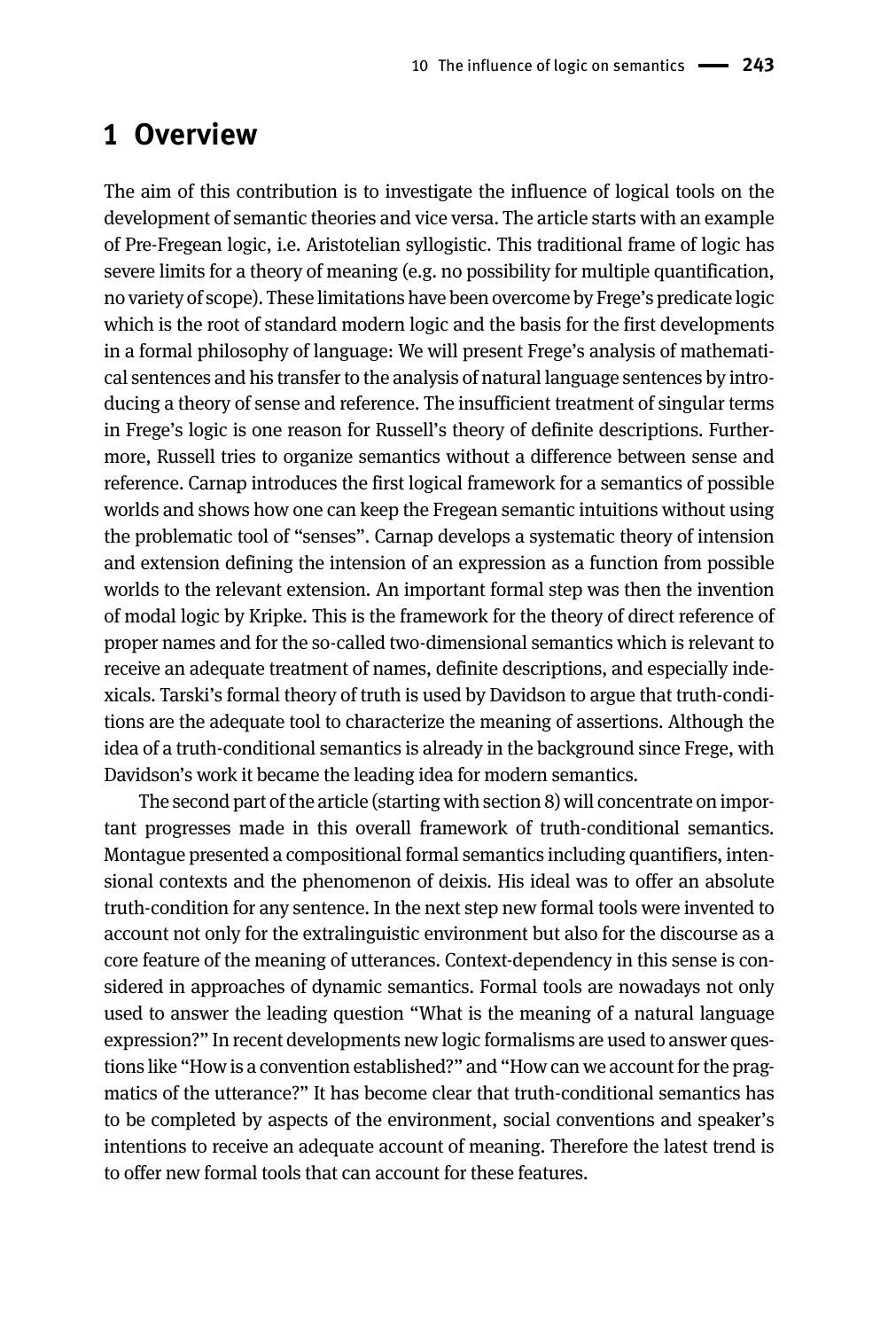## **2 Pre-Fregean logic**

The first system of logic was grounded by Aristotle (see 1992). He organized inferences according to a syllogistic schema which consists of two premises and a conclusion. Each sentence of such a syllogistic schema contains two predicates (F, G), a quantifier in front of the first predicate (some, every) and a negation (not) could be added in front of the second predicate. Each syllogistic sentence has the following structure "Some/every F is/is not G". Then we receive four possible types of sentences: A sentence is universal if it starts with "every" and particular if it starts with "some". A sentence is affirmative if it does not contain a negation in front of the second predicate otherwise it is negative. We receive Tab. 10.1.

| <b>NAME</b> | <b>FORM</b>      | TITLE                        |  |  |
|-------------|------------------|------------------------------|--|--|
| a           | Every F is G     | <b>Universal Affirmative</b> |  |  |
| i           | Some F is G      | Particular Affirmative       |  |  |
| e           | Every F is not G | Universal Negative           |  |  |
| 0           | Some F is not G  | <b>Particular Negative</b>   |  |  |

**Tab. 10.1:** Syllogistic types of sentences

The name of the affirmative syllogistic sentences is due to the Latin word "affirmo". The first vowel represents the universal sentence while the second vowel represents the particular. The name of the negative syllogistic sentences is due to the Latin word "nego" again with the same convention concerning the use of the first and second vowel. As we will see the sequence of vowels is also used to represent the syllogistic inferences. If we introduce the further quantifier "no" we can find equivalent representations but no new propositions. The sentence "No F is G" is equivalent to (e) "Every F is not G" and "No F is not G" is equivalent to (a) "Every F is G". The proposition (e) is intuitively more easily to grasp in the form "No F is G" while proposition (a) is better understandable in the original format "Every F is G". So we continue with these formulations. On the basis of these sentences we can systematically arrange the typical syllogistic inferences, e.g. the inference called "barbara" because it contains three sentences of the form (a).

| Premise 1 (a):  | Every G is H. | abbreviation: GaH |
|-----------------|---------------|-------------------|
| Premise 2 (a):  | Every F is G. | abbreviation: FaG |
| Conclusion (a): | Every F is H. | abbreviation: FaH |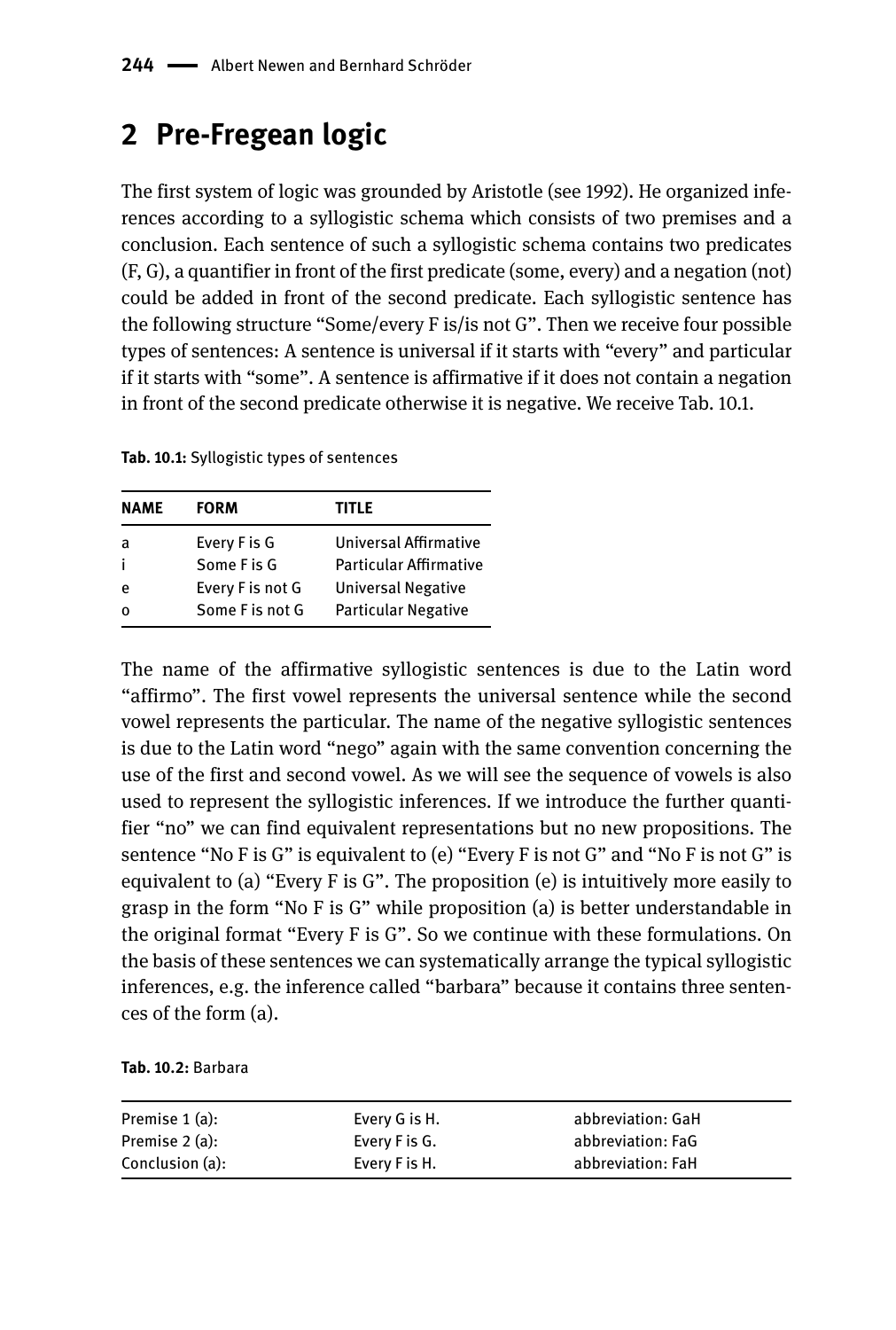Now we can start with systematic variations of the four types of sentences (a, i, e, o). The aim of Aristotle was to select all and only those inferences which are valid. Given the same structure of the predicates in the premises and the conclusion only varying the kind of sentence we receive e.g. the valid inferences  $of$  Tab.  $10.3$ 

| <b>Barbara</b> | <b>Darii</b> | Ferio           | <b>Celarent</b> |
|----------------|--------------|-----------------|-----------------|
| Every M is H   | Every M is H | No M is H       | No M is H       |
| Every F is M   | Some Fare M  | Some F is M     | Every F is M    |
| Every F is H   | Some Fare H  | Some F is not H | No F is H       |

**Tab. 10.3:** Same predicate structure, varying types of sentences

To present the complete list of possible syllogistic inferences we have to account for different kinds of predicate positions in the inference. We can distinguish four general schemata including the one we already had presented so far. Our first schema has the general structure (I) and we also receive the other structures (II to IV) in Tab. 10.4.

**Tab. 10.4:** Predicate structures

| I. M H |     |     |     |     |     | II. H $M$ III. $M$ H IV. H $M$ |     |
|--------|-----|-----|-----|-----|-----|--------------------------------|-----|
| F M    |     | F M |     | M F |     | <b>MF</b>                      |     |
|        | F H |     | F H |     | F H |                                | F H |

For each general format we can vary the kinds of sentences that are involved in the way presented above. This leads to all possible syllogistic inferences in the Aristotelian logic. While making this claim we are ignoring the fact that Aristotle already worked out a modal logic, cf. Nortmann (1996). Concentrating on nonmodal logic we have presented the core of the Aristotelian system. Although it was an ingenious discovery in ancient times, the Aristotelian system has its strong limitations: Strictly speaking, there is no space in syllogistic inferences for (a) singular terms, (b) existence claims (like "Trees exist") and there are only very limited possibilities for quantification (see section on Frege's progress). Especially, there is no possibility for multiple uses of quantifiers in one sentence. This is the most important progress which is due to the predicate logic essentially developed by Gottlob Frege. Before we present this radical step into modern logic, we shortly describe some core ideas of G. W. Leibniz, who invented already some influential ideas on the way to modern logic.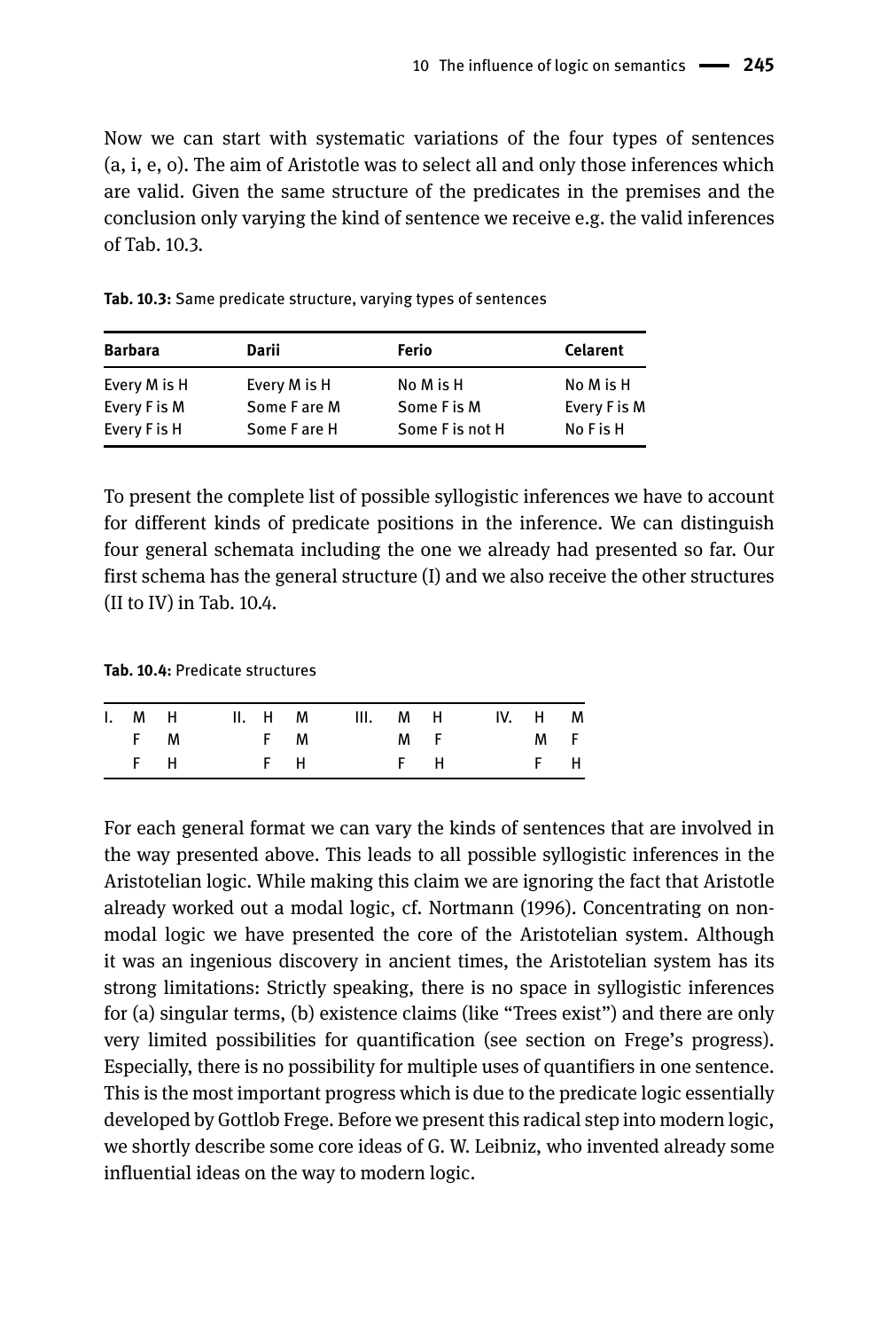Leibniz is well-known for introducing the idea of a *calculus of logical inferences*. He introduced the idea that the syntax of the sentences mirrors the logical structure of the thoughts expressed and that there can be defined a purely syntactic procedure of proving a sentence. This leads to the modern understanding of a syntactic notion of proof which ideally allows for all sentences to decide simply on the basis of syntactic transformations whether they are provable or not. The logic systems developed by Leibniz are essentially advanced compared to the Aristotelian syllogistic. It has been shown that his logic is equivalent to the Boolean logic, i.e. the monadic predicate logic, see Lenzen (1990). Furthermore, Leibniz introduced a calculus of concepts defining concept identity, inclusion, containment and addition, see Zalta (2000) and Lenzen (2000). He reserved a special place for individual concepts. Since his work had almost no influence on the general development of logic the main ideas are only mentioned here. Ignoring a lot of interesting developments (e.g. modal systems) we can characterize a great deal of the logical systems initiated by Aristotle until the 19th century by the square of opposition (cf. article 8 [this volume] (Meier-Oeser) *Meaning in pre 19th-century thought*).

The square of opposition (see Fig. 10.1) already involves the essential distinction between different understandings of "oppositions": A contradiction of a sentence is an external negation of sentence "It is not the case that …" while the contrary involves an "internal" negation. What is meant by an "internal" negation can only be illustrated by transforming the syllogistic sentences into modern predicate logic. The most important general features in the traditional understanding are the following: (i) From two contradictory sentences one must be false



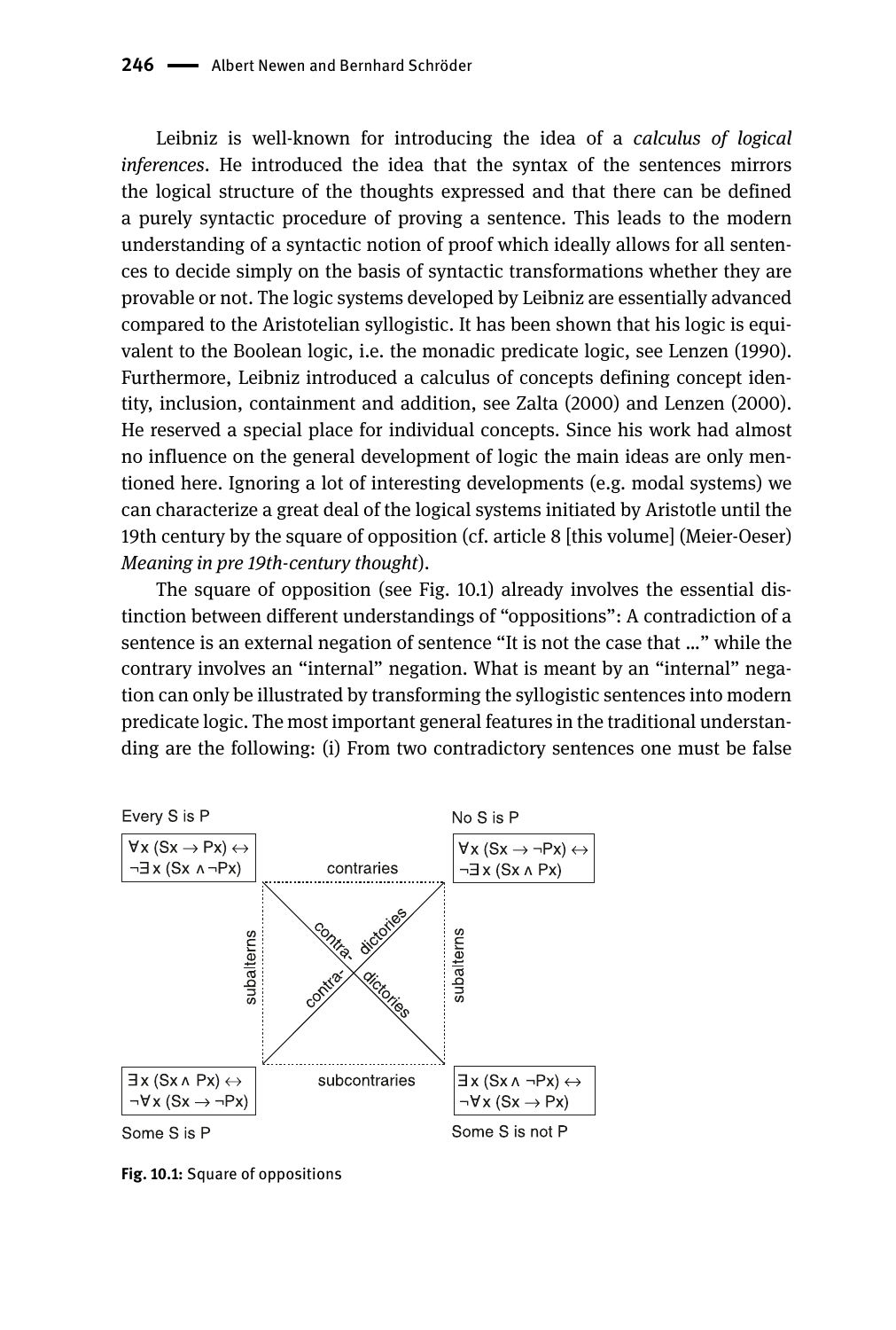and one be true. (ii) For two contrary sentences holds that they cannot both be true (but they can both be false). (iii) For two subcontrary sentences holds that they cannot both be false (but they can both be true).

A central problem pointed out by Abelard in the Dialectica (1956) is *presupposition of existential import:* According to one understanding of the traditional square of opposition it presupposes that sentences like "Every F is G" or "Some F is G" imply "There is at least one thing which is F". This is the so-called existential import condition which leads into trouble. The modern transformation of the syllogistic sentences into predicate logic, as included into the figure above, does not involve the existential presupposition. Let us use an example: On the one hand, "Some man is black" implies that at least one thing is a man, namely the man who has to be black if "Some man is black" is true. On the other hand, "Some man is not black" also implies that something is a man, namely the man who is not black if "Some man is not black" is true. But these are two subcontrary sentences, i.e. according to the traditional view they cannot both be false; one has to be true. Therefore (since both imply that there is a thing which is a man) it follows that men exist. In such a logic the use of a predicate F in a sentence "Some F…" presupposes that F is non-empty (simply given the meaning of F and the traditional square of opposition), i.e. there are no empty predicates. But of course (as Abelard points out) surely men might not exist. This observation leads to the modern square of opposition which uses the reading of sentences in predicate logic and leaves out the relations of contraries and subcontraries and only keeps the relation of the contradictories. The leading intuition to avoid the problematic consequence mentioned above is the claim that meaningful universal sentences like "Every man is mortal" do not imply that men exist. The existential import is denied for both predicates in universal sentences. Relying on the interpretation of particular sentences like "Some men are mortal" according to modern predicate logic, the truth of the particular sentences just means that there is at least one man which is mortal. If we want to allow nonempty predicates then we receive the modern square of opposition.

#### **3 Gottlob Frege's progress**

Frege was a main figure from two points of view: He introduced a modern predicate logic and he also developed the first systematic modern philosophy of language by transferring his insights in logic and mathematics into a philosophy of language. His logic was first developed in the "Begriffs schrift" (1879, in the following shortly: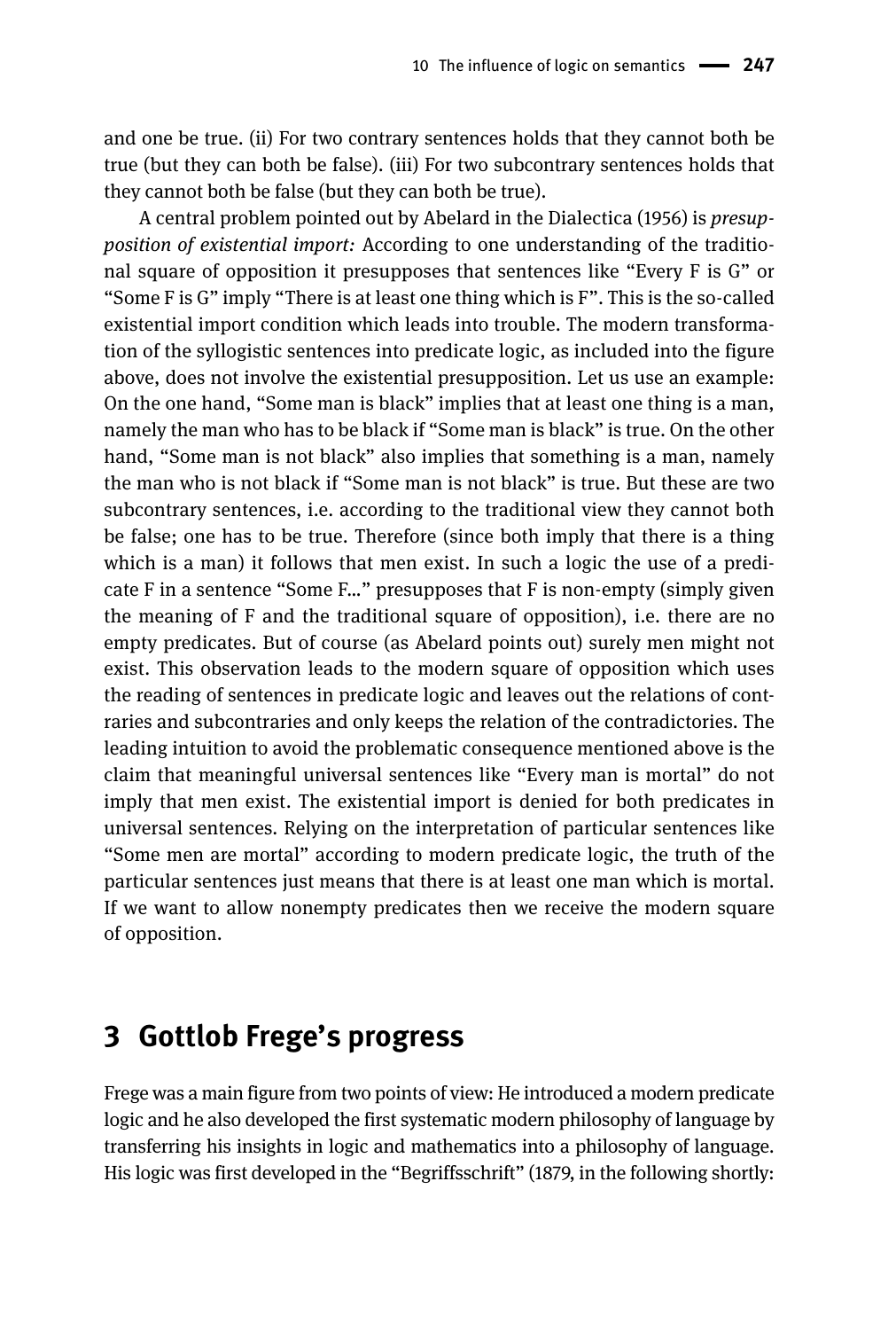BS), see Frege (1977). He used a special notation to characterize the content of a sentence by a horizontal line (the content line) and the act of judging the content by a vertical line (the judgement line).

˫ *A*

This distinction is a clear precursor of the distinction between illocution (the type of speech act) and proposition (the content of the speech act) in Searle's speech act theory.

Frege's main aim was to clarify the status of arithmetic sentences. Dealing with a mathematical expression like  $\mu$ <sup>24</sup> Frege analyzes it into the functional expression  $( )^{2\alpha}$  and the argument expression  $, 3^{\alpha}$ . The functional expression refers to the function of squaring something while the argument expression refers to the number 3. An essential feature of the functional expression is its being unsaturated, i.e. it has an empty space that needs to be filled by an argument expression to constitute a complete sentence. The argument expression is saturated, i.e. it has no space for any addition. Frege transferred this observation into the philosophy of language: Predicates are typical expressions which are unsaturated, while proper names and definite descriptions are typical examples for saturated expressions. Predicates refer to concepts while proper names and definite descriptions refer to objects. Since predicates are unsaturated expressions which need to be completed by a saturated expression, Frege defines concepts (as the reference of predicates) as functions which – completed by objects (as the referents of proper names and other singular terms) – always have a truth value (Truth or Falsity) as result. The truth-value is the reference of the sentence composed of the proper name and the predicate. By analogy from mathematical sentences Frege starts to analyze sentences of natural language and develops a systematic theory of meaning. Before outlining some basic aspects of this project, we first introduce the idea of a modern system of logic. Frege developed the following propositional calculus (for a detailed reconstruction of Frege's logic see von Kutschera 1989, chap. 3):

Axioms:

(1) a. 
$$
A \rightarrow (B \rightarrow A)
$$
  
\nb.  $(C \rightarrow (B \rightarrow A)) \rightarrow ((C \rightarrow B) \rightarrow (C \rightarrow A))$   
\nc.  $(D \rightarrow (B \rightarrow A)) \rightarrow (B \rightarrow (D \rightarrow A))$   
\nd.  $(B \rightarrow A) \rightarrow (\neg A \rightarrow \neg B)$   
\ne.  $\neg \neg A \rightarrow A$   
\nf.  $A \rightarrow \neg A$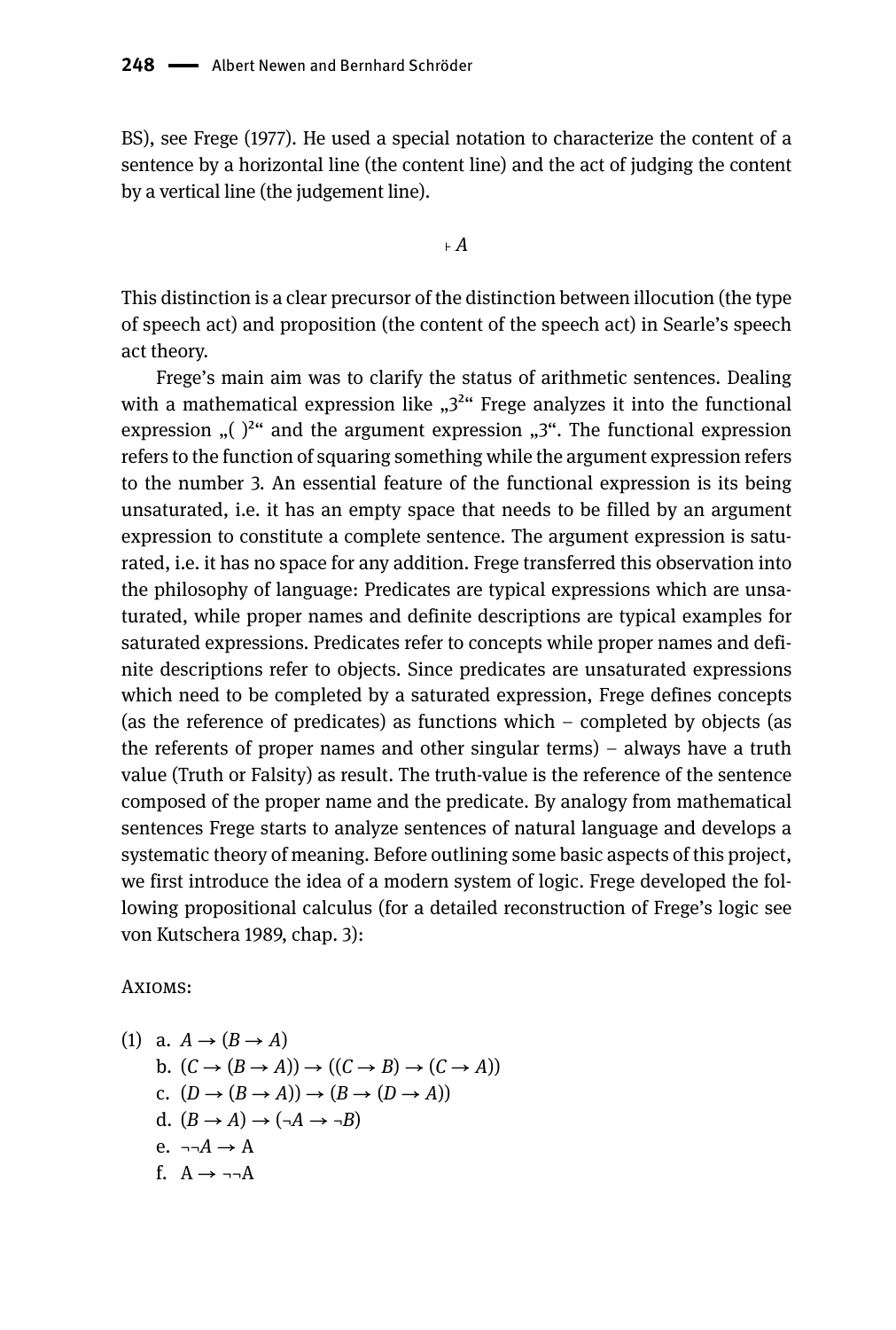A rule of inference, which allows to derive theorems by starting with two axioms or theorems:

$$
(2) A \rightarrow B, A \models B
$$

If we add an axiom and a rule we receive a system of predicate logic that is complete and consistent. Frege suggested the following axiom:

 $(3)$   $\forall$ *xA*[*x*]  $\rightarrow$  *A*[*a*] (BS: 51).

The additionally relevant rule of inference was not explicitly marked by Frege but presupposed implicitly:

(4)  $A \rightarrow B[a] \mapsto A \rightarrow \forall x B[x]$ , if  $\alpha$ " is not involved in the conclusion (BS: 21).

Frege tried to show the semantic consistency of the predicate calculus (which was then intensily debated) but he did not try to prove the completeness since he lacked the notion of interpretation to develop such a proof (von Kutschera 1989: 34). A formal system of axioms and rules is complete for first-order predicate logic (FOPL) if all sentences logically valid in FOPL are derivable in the formal system. The completeness proof was for the first time worked out by Kurt Gödel (1930). Frege already included second-order predicates into his system of logic. The interesting fact that secondorder predicate logic is incomplete was for the first time shown by Kurt Gödel (1931).

One of the central advantages of modern predicate logic for the development of semantics is the fact that we can now use as much quantifiers in sequence as we want. We have of course to take care of the meaning of quantifiers given the sequence. The following sentences which cannot be expressed in the system of Aristotelian syllogism can be nicely expressed by the modern predicate logic using "L" as a shorthand for the two-place predicate "( ) loves ( )".

(5) Everyone loves everyone: ∀*x*∀*yL*(*x*, *y*)

Using mixed quantifiers their sequence becomes relevant:

- (6) a. Someone loves everyone: ∃*x*∀*yL*(*x*, *y*)
	- b. Everyone loves someone: ∀*x*∃*yL*(*x*, *y*) [This can be a different person for everyone]
	- c. Someone is loved by everyone: ∃*y*∀*xL*(*x*, *y*) [There is (at least) one specific human being who is loved by all human beings]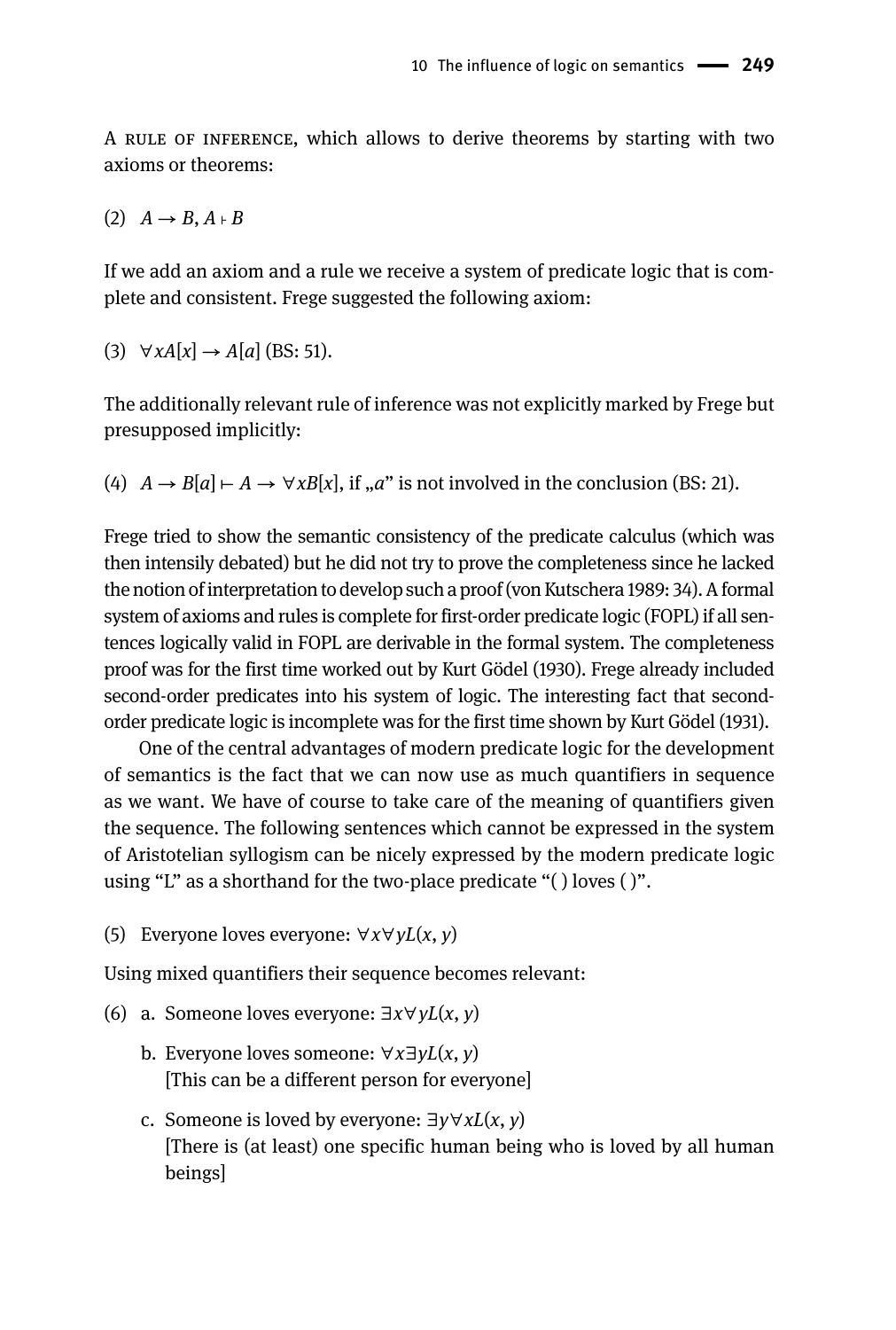- d. Everyone is loved by someone: ∀*y*∃*xL*(*x*, *y*)
- e. Someone loves someone: ∃*x*∃*yL*(*x*, *y*) [There is (at least) one human being who loves (at least) one human being]

Frege's philosophy of language is based on a principle of compositionality (cf. article 6 [this volume] (Pagin & Westerståhl) *Compositionality*), i.e. the principle that the value of a complex expression is determined by the values of the parts plus its composition. He developed a systematic theory of sense and reference (cf. article 3 [this volume] (Textor) *Sense and reference*). The reference of a proper name is the designated object and the reference of a predicate is a concept while both determine the reference of the sentence, i.e. the truth-value. Given this framework of reference it follows that the sentences

(7) The morning star is identical with the morning star.

and

(8) The morning star is identical with the evening star.

have the same reference, i.e. the same truth-value: The truth-value is determined by the reference of the name and the predicate. Each token of the predicate refers to the same concept and the two names refer to the same object, the planet Venus. But sentence (7) is uninformative while sentence (8) is informative. Therefore, we need a new aspect of meaning to account for the informativity: the sense of an expression. The sense of a proper name is a mode of presentation of the designated object, i.e. "the evening star" expresses the mode of presentation characterized as the brightest star in the evening sky. Furthermore the sense of a sentence is a thought. The latter (in the case of simple sentences like "Socrates is a philosopher") is constituted by the sense of a predicate "( ) is a philosopher" and the sense of the proper name "Socrates". Frege defines the sense of an expression in general as the mode of presentation of the reference. To develop a consistent theory of sense and reference Frege introduced different senses for one and the same expression in different linguistic contexts, e.g. indirect speech (propositional attitude ascriptions) or quotations are contexts in which the sense of an expression changes. Frege's philosophy of language has at least two major problems: (1) the necessity of an infinite hierarchy of senses to account for the recursive syntactic structure (John believes that Mary believes that Karl believes …..) and (2) the problem of indexical expressions (it is accounted for in two-dimensional semantics and dynamic semantics, see below).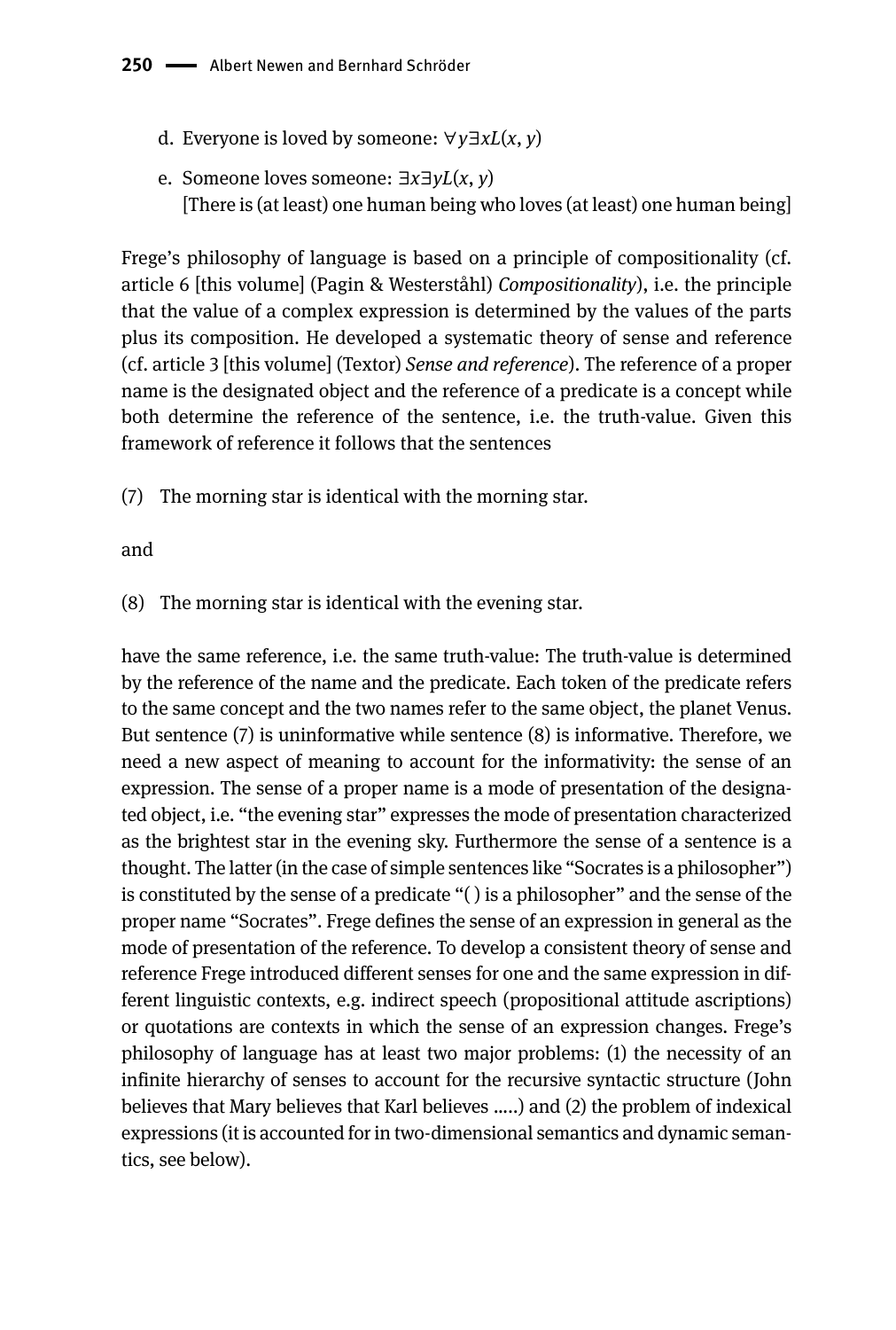## **4 Bertrand Russell's criticism and his theory of definite descriptions**

Russell (1903, partly in cooperation with Whitehead (Russell & Whitehead 1910–1913)) also developed himself both a system of logic and a philosophy of language in contrast to Frege such that we nowadays speak of Neo-Fregean and Neo- Russellian theories of meaning. Let us first have a look at Russell's logical considerations. Russell developed his famous paradox which was a serious problem for Frege because Frege presupposes in his system that he could produce sets of sets in an unconstrained manner. But if there are no constraints we run into Russell's paradox: Let R be the set of all sets which are not members of themselves. Then R is neither a member of itself nor not a member of itself. Symbolically, let  $R := \{x : x \notin x\}$ . Then  $R \in R$  iff  $R \notin R$ . To illustrate the consideration: If R is a member of itself it must fulfill the definition of its members, i.e. it must not be a member of itself. If R is not a member of itself then it should not fulfill the definition of its members, i.e. it must be a member of itself. When Russell wrote his discovery in a letter to Frege who was just completing *Grundlagen der Arithmetik* Frege was despaired because the foundations of his system were undermined. Russell himself developed a solution by introducing a *theory of types* (1908). The leading idea is that we always have to clarify those objects to which the function will apply before a function can be defined exactly. This leads to a strict distinction between object language and meta-language: We can avoid the paradox by avoiding self-references and this can be done by arranging all sentences (or, equivalently, all propositional functions) into a hierarchy. The lowest level of this hierarchy will consist of sentences about individuals. The next lowest level will consist of sentences about sets of individuals. The next lowest level will consist of sentences about sets of sets of individuals, and so on. It is then possible to refer to all objects for which a given condition (or predicate) holds only if they are all at the same level, i.e. of the same type. The theory of types is a central element in modern theory of truth and thereby also for semantic theories. Russell's contribution to the philosophy of language is essentially connected with his analysis of definite descriptions (Russell 1905). The meaning of the sentence "The present King of France is bald" is analyzed as follows:

- 1. there is an *x* such that *x* is the present King of France ( $\exists x(Fx)$ )<br>2. for every *x* that is the present King of France and every *y* tha
- 2. for every *x* that is the present King of France and every *y* that is the present King of France,  $x$  equals  $y$  (i.e. there is at most one present King of France)  $(\forall x (Fx \rightarrow \forall y (Fy \rightarrow y = x)))$
- 3. for every *x* that is the present King of France, *x* is bald. ( $\forall x(Fx \rightarrow Bx)$ )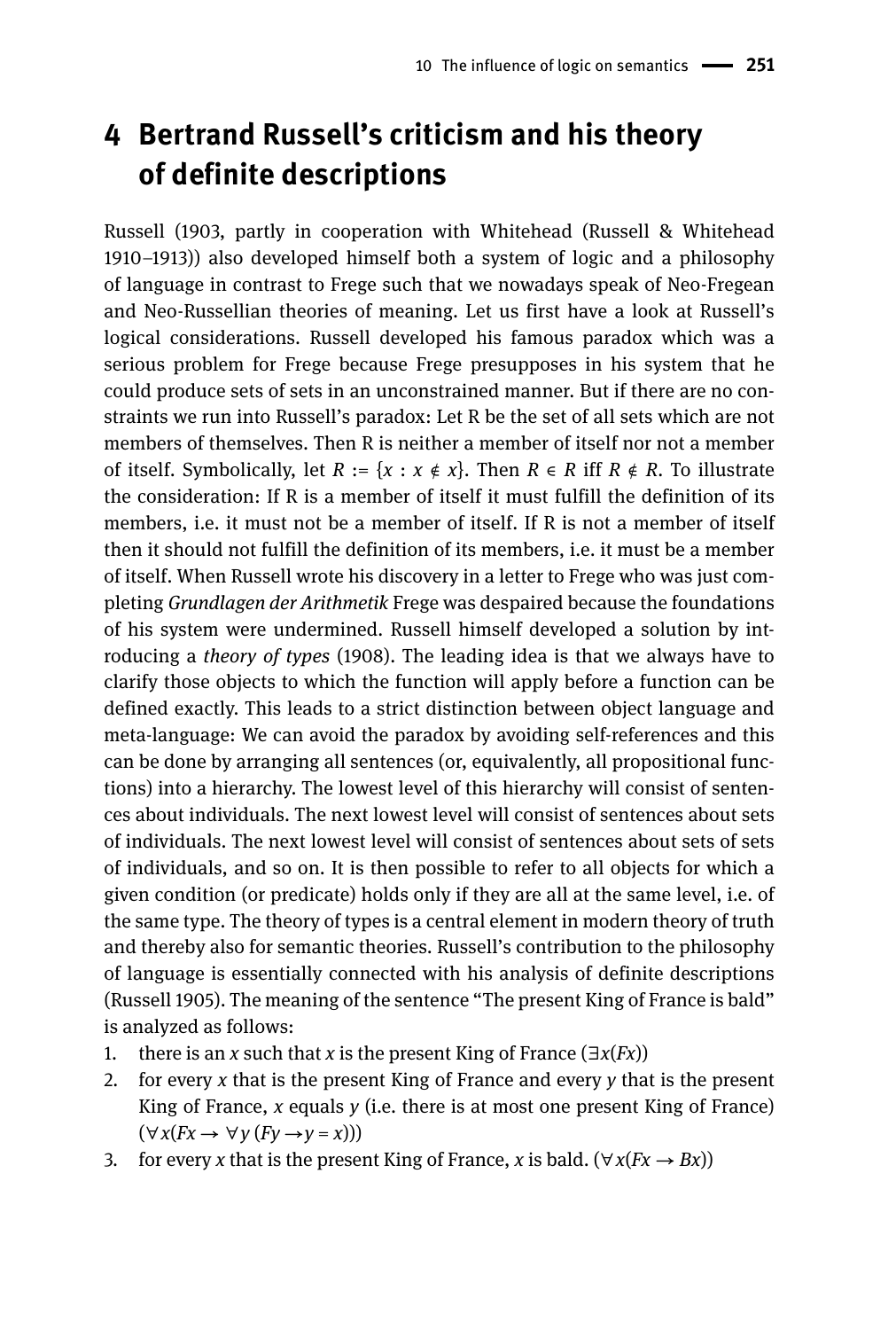Since France is no longer a kingdom, assertion 1. is plainly false; and since our statement is the conjunction of all three assertions, our statement is false.

Russell's analysis of definite descriptions involves a strategy to develop a purely extensional semantics, i.e. a semantic theory that can characterize the meaning of sentences without introducing the distinction between sense and reference or any related distinction of intensional and extensional meanings. Definite descriptions are analyzed such that there remains no singular term in the reformulation and ordinary proper names are according to Russell's theory hidden definite descriptions. His strategy eliminates singular terms with only one exception: He needs the basic singular term "this/that" to account for our speech about sense-data (Russell 1910). Since he takes an acquaintance relation with sense-data (and also with universals) including a sense-data ontology as a basic presupposition of his specific semantic approach, the only core idea that survived in modern semantics is his logical analysis of definite descriptions.

## **5 Rudolf Carnap's theory of extension and intension: Relying on possible worlds**

Since Russell's project was idiosyncratically connected with a sense-data theory it was for the great majority of scientists not acceptable as a purely extensional project. The extensional semantics had to wait until Davidson used Tarski's theory of truth as a framework to characterize a new extensional semantics. Meanwhile it was Rudolf Carnap who introduced the logic of extensional and intensional meanings to modernize Frege's twofold distinction of semantics. The central progress was made by introducing the idea of possible worlds into logics and semantics: The actual world is constituted by a combination of states of affaires which are constituted by objects (properties, relations etc.). If at least one state of affairs is changed we speak of a new possible world. If the world consists of basic elements which constitute states of affaires then the possible combinations of these elements allow us to characterize all possible states of affaires. Thereby we can characterize all possible worlds since a possible world can be characterized by a class of states of affaires that is realized in this world. Using this new instrument of possible worlds Carnap introduces a systematic theory of intension. His notion of intension should substitute Frege's notion of sense and thereby account for the informational content of a sentence. His notion of extension is closely connected to Frege's notion of reference: The extension of a singular term is the object referred to by the use of the term, the extension of a predicate is the property referred to and the extension of a complete assertive sentence is its truth-value. The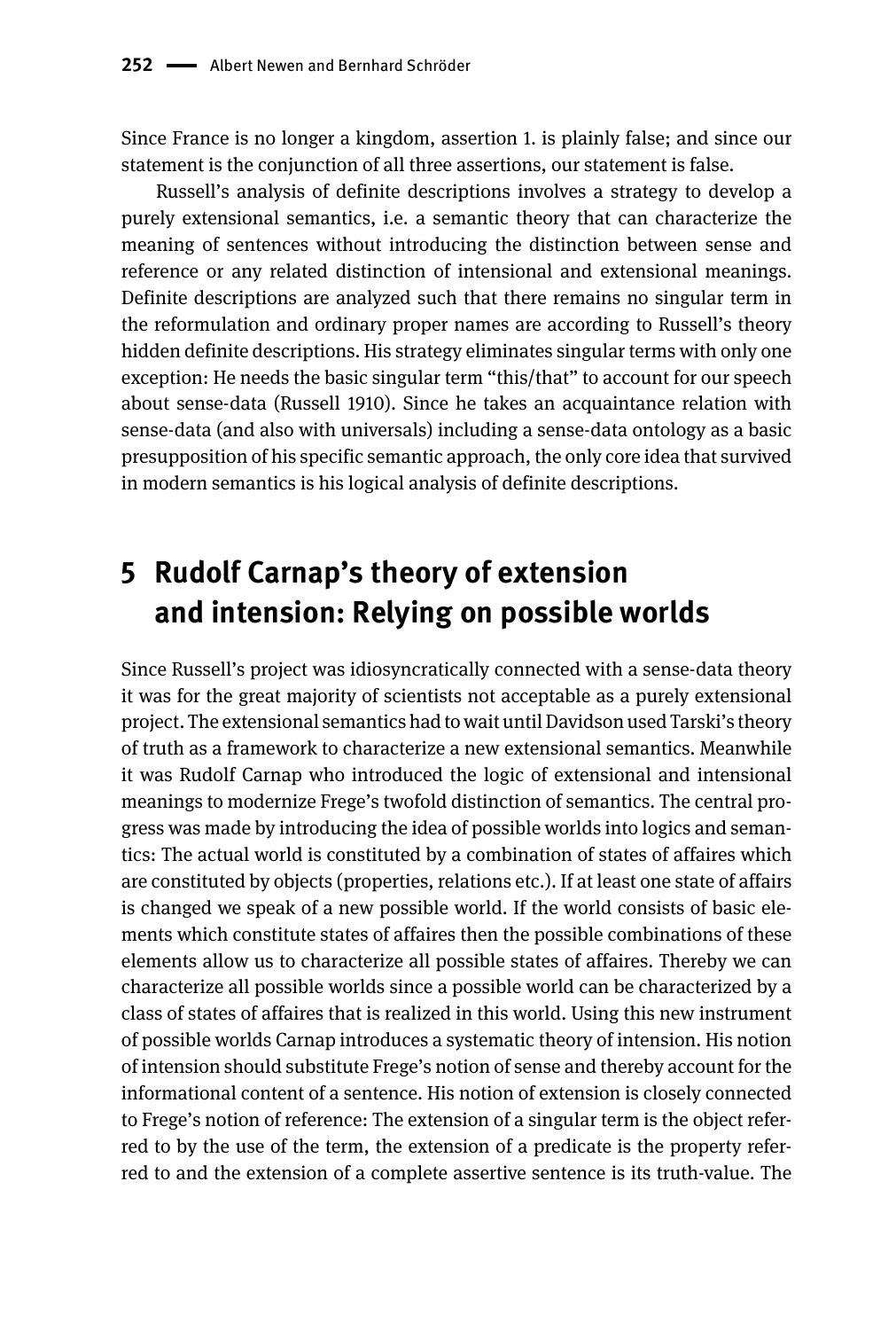intension which has to account for the informational content is characterized as a function from possible worlds to the relevant extensions. In the case of a singular term the intension is a function from possible worlds (p.w.) to the object referred to in the relevant possible world. In the same line you receive the intension of predicates (as function from p.w. to sets or n-tuples) and of sentences (as functions from p.w. to truth-values) as shown in Tab. 10.5.

|  | <b>Tab. 10.5:</b> Carnap's semantics of possible worlds |  |  |
|--|---------------------------------------------------------|--|--|
|  |                                                         |  |  |

|                | <b>Extension</b>                        | Intension           |
|----------------|-----------------------------------------|---------------------|
| singular terms | objects                                 | individual concepts |
| predicates     | sets of objects and n-tuples of objects | properties          |
| sentences      | truth-values                            | propositions        |

A principle limitation of a semantic of possible worlds is that you cannot account for so-called hyperintensional phenomena, i.e. one cannot distinguish the meaning of two sentences which are necessarily true (e.g. two different mathematical claims) because they are simply characterized by the same intension (matching each p.w. onto the value "true").

## **6 Willard V. O. Quine: Logic, existence and propositional attitudes**

How should we relate quantifiers with our ontology? Quine (1953) is famous for his slogan "To be is to be the value of a bound variable". Quantifiers "there is (at least) an *x* (∃*x*)", "for all *x* (∀*x*)" are the heart of modern predicate logic which was already introduced by Frege (s. above). For Quine the structure of the language determines the structure of the world: If the language which is necessary to receive the best available complete description of the world contains several existential and universal quantifications then these quantifications at the same time determine the objects, properties etc. we have to presuppose. Logic, language and ontology are essentially connected according to this view. Although Quine's special views about connecting logic, language and world are very controversial nowadays the core of the idea of combining quantificational and ontological claims is widely accepted.

Another problem that is essentially inspired by the development of logic is the analysis of propositional attitude ascriptions. Quine established the following standard story: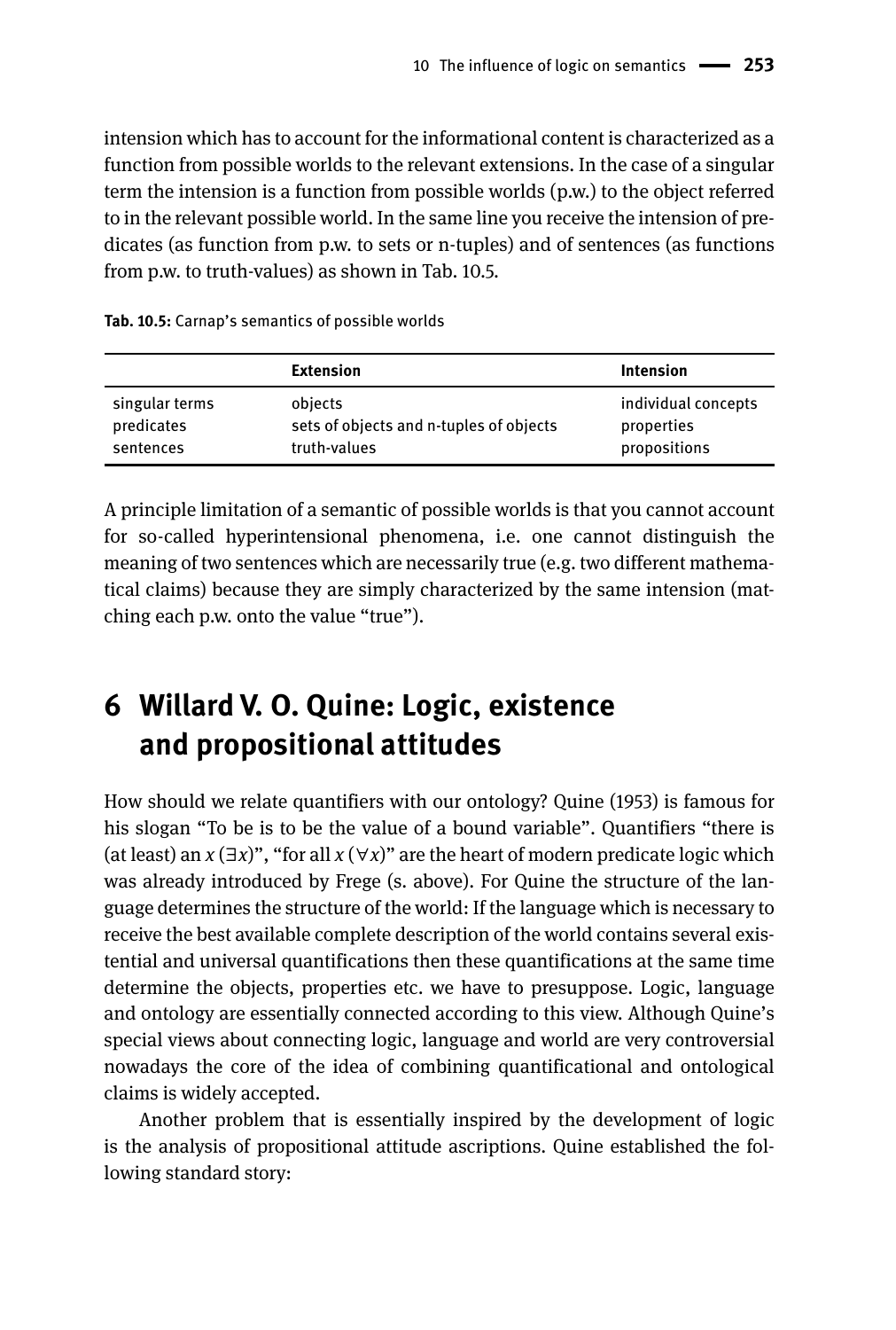There is a certain man in a brown hat whom Ralph has glimpsed several times under questionable circumstances on which we need not enter here; suffice it to say that Ralph suspects he is a spy. Also there is a gray-haired man, vaguely known to Ralph as rather a pillar of the community, whom Ralph is not aware of having seen except once at the beach. Now Ralph does not know it, but the men are one and the same. Can we say of this man (Bernard J. Ortcutt, to give him a name) that Ralph believes him to be a spy? If so, we find ourselves accepting a conjunction of the type:

(9) w sincerely denies '…..' . w believes that …..

as true, with one and the same sentence in both blanks. For, Ralph is ready enough to say, in all sincerity, 'Bernard J. Ortcutt is no spy.' If, on the other hand, with a view to disallowing situations of the type (9), we claim simultaneously that

- (10) Ralph believes that the man in the brown hat is a spy.
- (11) Ralph does not believe that the man seen at the beach is a spy.

then we cease to affirm any relationship between Ralph and any man at all.[…] 'believes that' becomes, in a word, referentially opaque.

(Quine 1956: 179, examples renumbered)

In line with Russell, Quine starts to analyze the cognitive situation of Ralph by distinguishing two readings of the sentence

(12) Ralph believes that someone is a spy.

namely:

- (13) Ralph believes [∃*x*(*x* is a spy)]
- (14) ∃*x*(Ralph believes [*x* is a spy])

Quine calls (13) the notional and (14) the relational reading of the original sentence which is at the first glance parallel to the traditional distinction between *de dicto* (13) and *de re* (14) reading. But he shows that the difference of these two readings is not sufficient to account for Ralph's epistemic situation as characterized with the sentences (10) and (11). Intuitively Ralph has a *de re* reading in both cases, one of the man on the beach and the other of a person wearing a brown hat. The transformation into *de re* readings leads to:

(15) ∃*x*(Ralph believes [*x* is a spy]) (out of (10))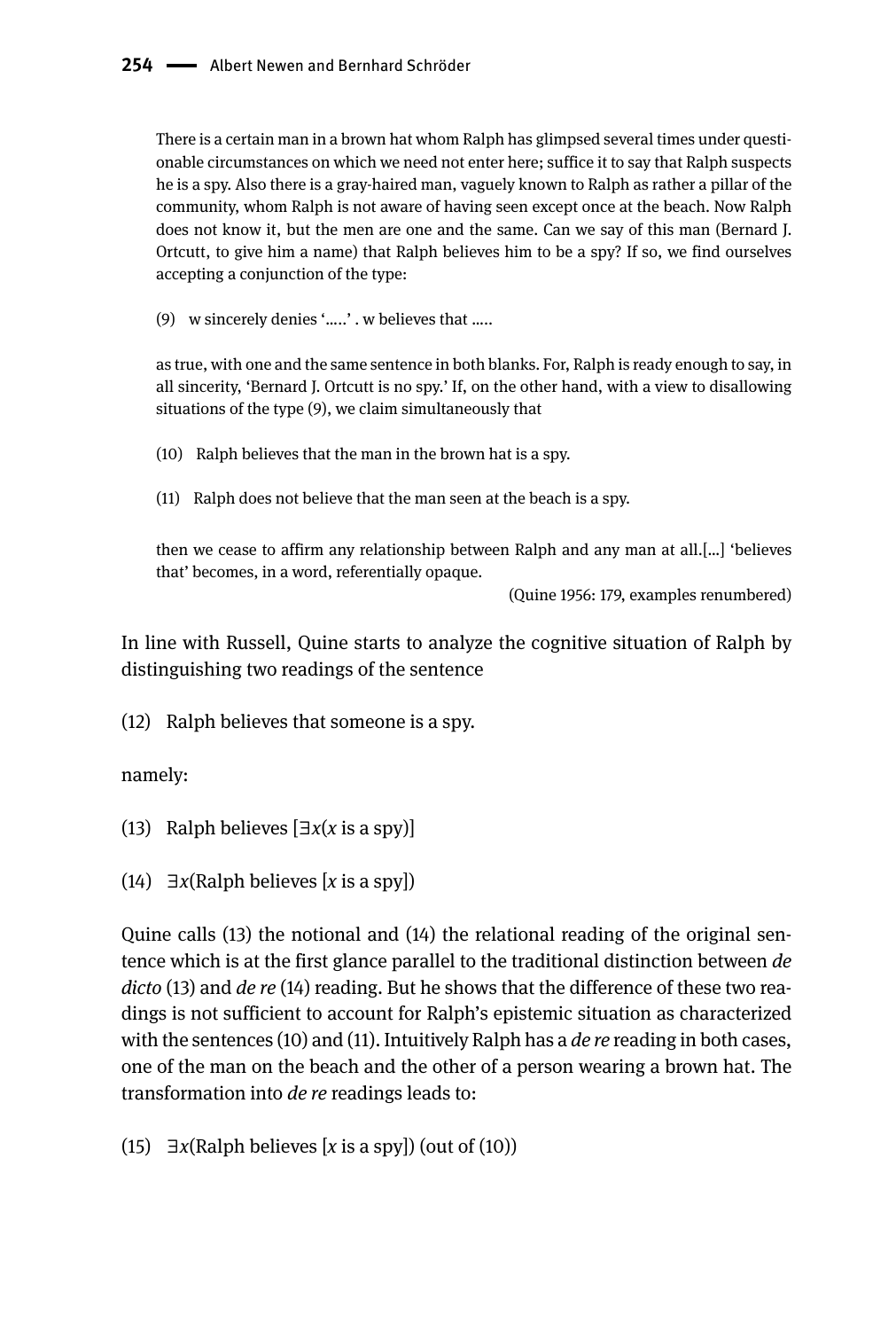(16) ∃*x*(Ralph does not believe [*x* is a spy]) (out of (11))

Since both extensional quantifications are about the same object, we receive the combined sentence which explicitly attributes contradictory beliefs to Ralph:

(17) ∃*x*(Ralph believes [*x* is a spy] ∧ Ralph does not believe [*x* is a spy])

To avoid this unacceptable consequence Quine suggests that the ambiguity of the belief sentences cannot be accounted for by a distinction of the scopus of the quantifier (leading to *de re* and *de dicto* readings) but by a systematic ambiguity of the belief predicate: He suggests to distinguish a two-place predicate "Believe2 (subject, proposition)" and a three-place predicate "believe<sup>3</sup> (subject, object-ofbelief, property)".

(18) Believe<sup>2</sup> (Ralph, that the man with the brown hat is a spy)

(19) believe<sup>3</sup> (Ralph, the man with the brown hat, spy-being)

This distinction is the basis for Quine's further famous claim: We are not allowed to quantify into propositional attitudes (i.e. implying (14) from (18)): if we have interpreted a sentence such that the 'believe' predicate is used intensionally (as a two-place predicate) then we cannot ignore that and we are not allowed to change the reading to the sentence into one using a three-place predicate. We are not allowed to change from a notional reading (18) into a relational reading (19) and vice versa. This line of strategy was further improved e.g. by Kaplan (1969) and Loar (1972). It definitely made clear that we cannot always understand the belief expressed by a belief sentence simply as a relation between a subject and a proposition. Sometimes it has to be understood differently. Quine's consequence is a systematic ambiguity of the predicate "believe". This is problematic since it leads also to four-place, five-place predicates etc. (Haas-Spohn 1989: 66): for each singular term which is used in the scopus of the belief ascription we have to distinguish a notional and a relational reading. Therefore Cresswell & von Stechow (1982) suggested an alternative view which only needs to presuppose a two-place predicate "believe" but therefore changes the representation of a proposition: A proposition is not completely characterized by a set of possible worlds (according to which the relevant state of affaires is true) but in addition by a structure of the components of the proposition. Structured propositions are the alternative to a simple possible world semantics to account for propositional attitude ascriptions.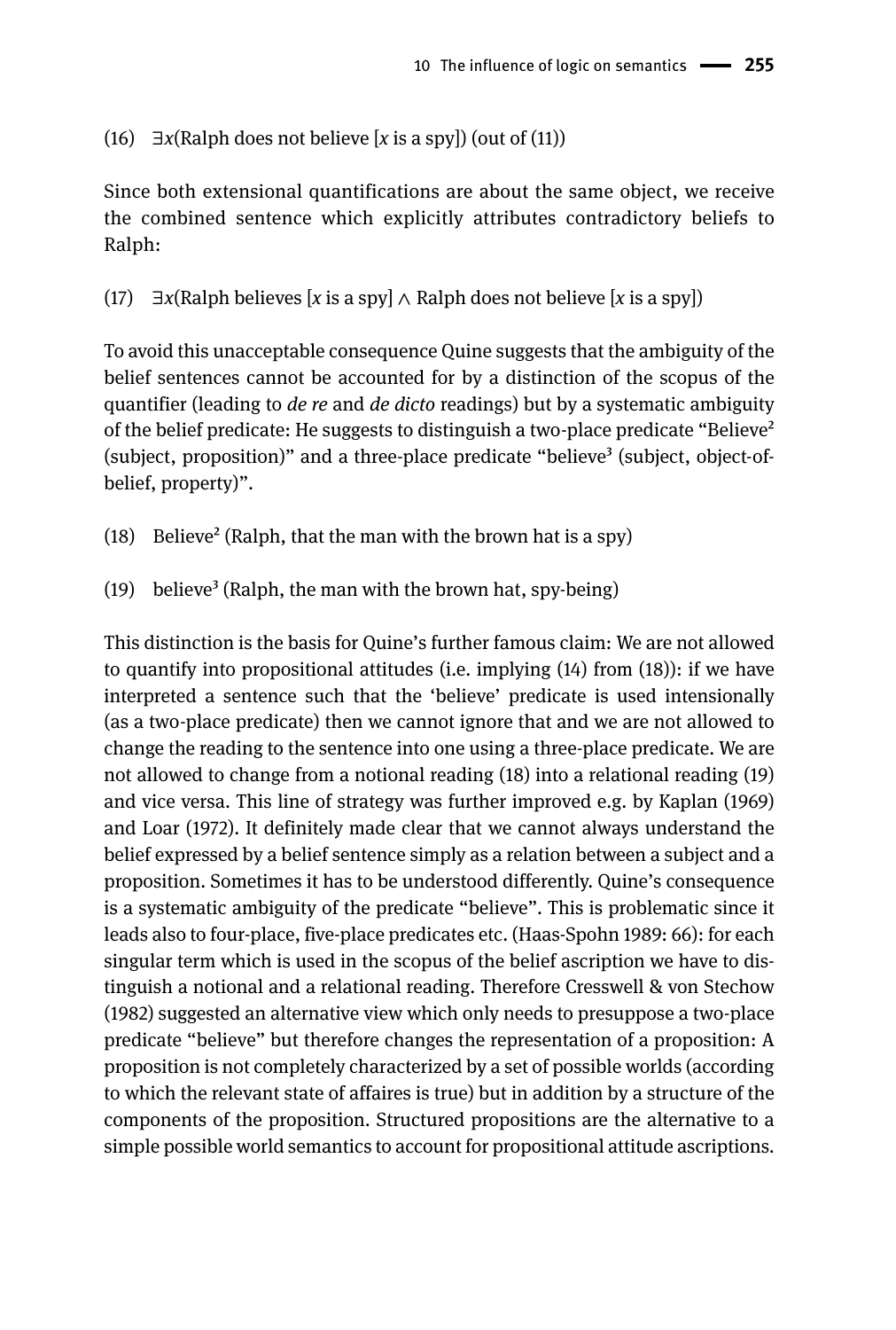## **7 Necessity and direct reference: The two-dimensional semantics**

The development of modal logic essentially put forward by Saul A. Kripke had strongly influenced the semantical theories. The basic intuition the modal logic started with is rather straightforward: Each entity is necessarily identical with itself (and necessarily different from anything else). Kripke (1972) shows that there are sentences which express a necessary truth but nevertheless are *a posteriori*: "Mark Twain is identical with Samuel Clemens". Since "Samuel Clemens" is the civil name of Mark Twain the sentence expresses a self-identity but it is not known *a priori* since knowing that both names refer to the same object is not part of standard linguistic knowledge. There are also sentences which express contingent facts but which can be known to be true a priori, e.g. "I am speaking now". If I utter the sentence it is *a priori* graspable that it is true but it is not a necessary truth since otherwise I would be a necessary speaker at this timepoint (but of course I could have been silent). To account for the new distinction between epistemic dimension of *a priori/a posteriori* and the metaphysical dimension of necessary/contingent Kripke introduced the theory of direct reference of proper names and Kaplan (1979/1989) introduced the two-dimensional semantics. Since Kaplan's theory of characters is nowadays a standard framework to account for names and indexicals we shortly introduce the core idea: We have to distinguish the utterance context which determines a proposition which is expressed by uttering a sentence and the circumstance of evaluation which is the relevant possible world according to which this proposition will be evaluated as true or false. We can illustrate this two-step approach as in Fig. 10.2:





A character of a sentence is a function from possible utterance contexts to truthconditions (propositions) and these truth-conditions are then evaluated relative to the circumstances of evaluation. Especially in the cases of indexicals we can demonstrate the two-dimensional semantics: Let us investigate the sentence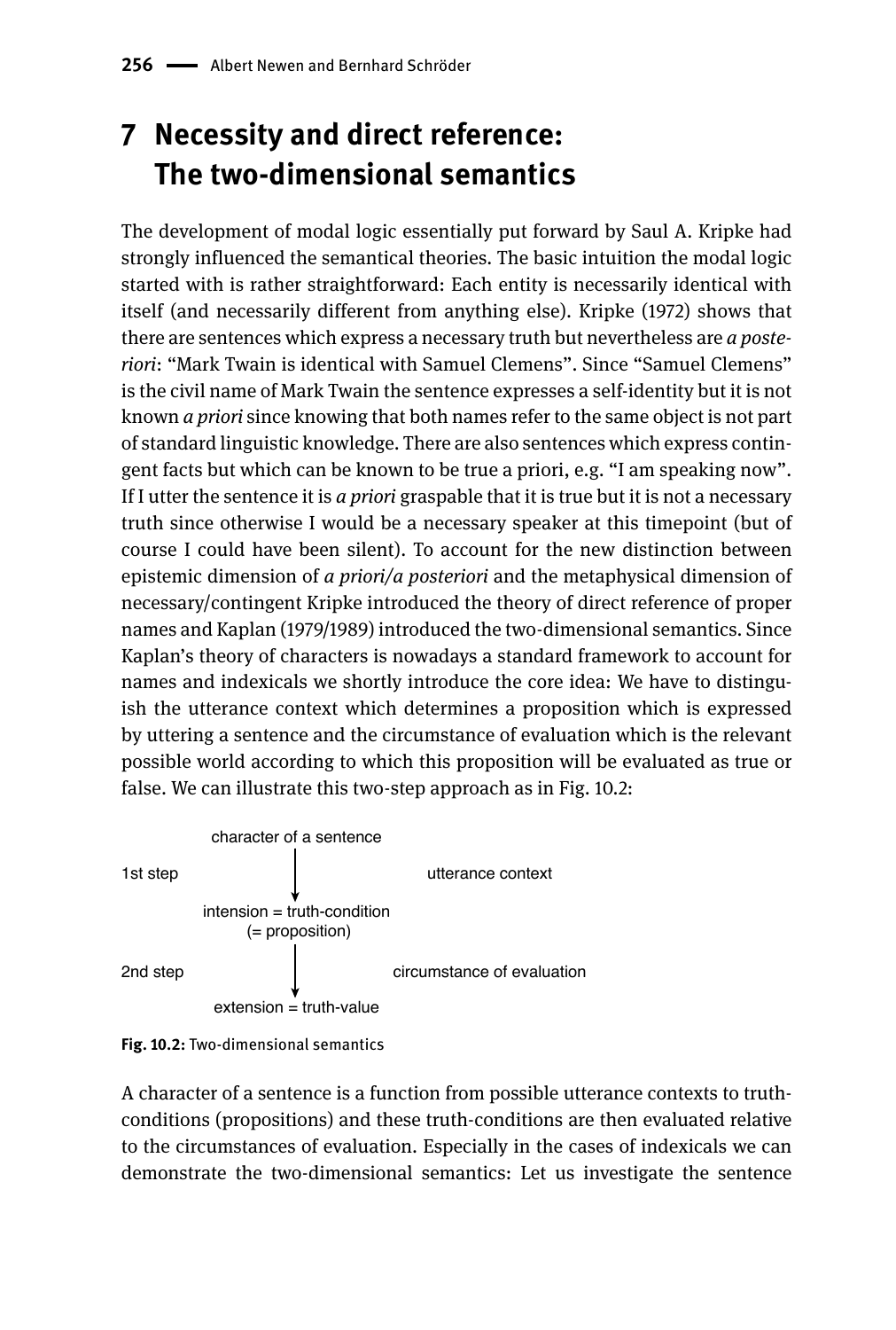"I am a philosopher" according to three different utterance contexts  $w_0$ ,  $w_1$  und  $w_2$  while in each world there is a different speaker: in  $w_0$  Cicero is the speaker of the utterance, in  $w_1$  Caesar and in  $w_2$  Augustus. Furthermore it is in  $w_0$  the case that Cicero is a philosopher while Caesar and Augustus are not. In *w*1 Caesar and Augustus are philosophers while Cicero isn't. In  $w_2$  no one is a philosopher (poor world!). The three worlds function both as utterance contexts and as circumstances of evaluation but of course different facts are relevant in the two different functions. Now the utterance contexts are represented veritically while the circumstances of evaluation are represented horizontally. Then the sentence "I am a philosopher" receives the character shown in Tab. 10.6.

| <b>Utterance Contexts</b> | <b>Circumstances of</b><br>evaluation |       |       | <b>Truth conditions</b>         |  |
|---------------------------|---------------------------------------|-------|-------|---------------------------------|--|
|                           | Wo                                    | $W_1$ | $W_2$ |                                 |  |
| $W_0$                     | w                                     |       |       | (Cicero; being a philosopher)   |  |
| $W_1$                     |                                       | w     |       | (Caesar; being a philosopher)   |  |
| W <sub>2</sub>            |                                       | w     |       | (Augustus; being a philosopher) |  |

**Tab. 10.6:** Character of  "I am a philosopher"

Each line represents the proposition that is determined by the sentence relative to the utterance contexts and this proposition receives a truth-value for each circumstance of evaluation. The character of the sentences has in principle to be represented for all possible worlds not only for the three ones selected above. This instrument of a "character" of a sentence is useable for all expressions of a natural language. Such it is a principle improvement and enlargement in the formal semantics that contains Carnap's theory of intensions as a special case.

## **8 Montague-Semantics: Compositionality revisited**

Frege claimed in his principle of compositonality that the meaning of a complex expression is a function of the meanings of the expression parts and their way of composition (see section 3.). He regarded every complex expression as composed of a saturated part and a non-saturated part. The semantic counterparts are objects and functions. Frege transfers the syntactic notion of an expression which needs some complement to be a complete and well-formed expression to the semantic realm: Functions are regarded as incomplete and non-saturated. This leads him to the ontological view that functions are not "objects" ("Gegenstände").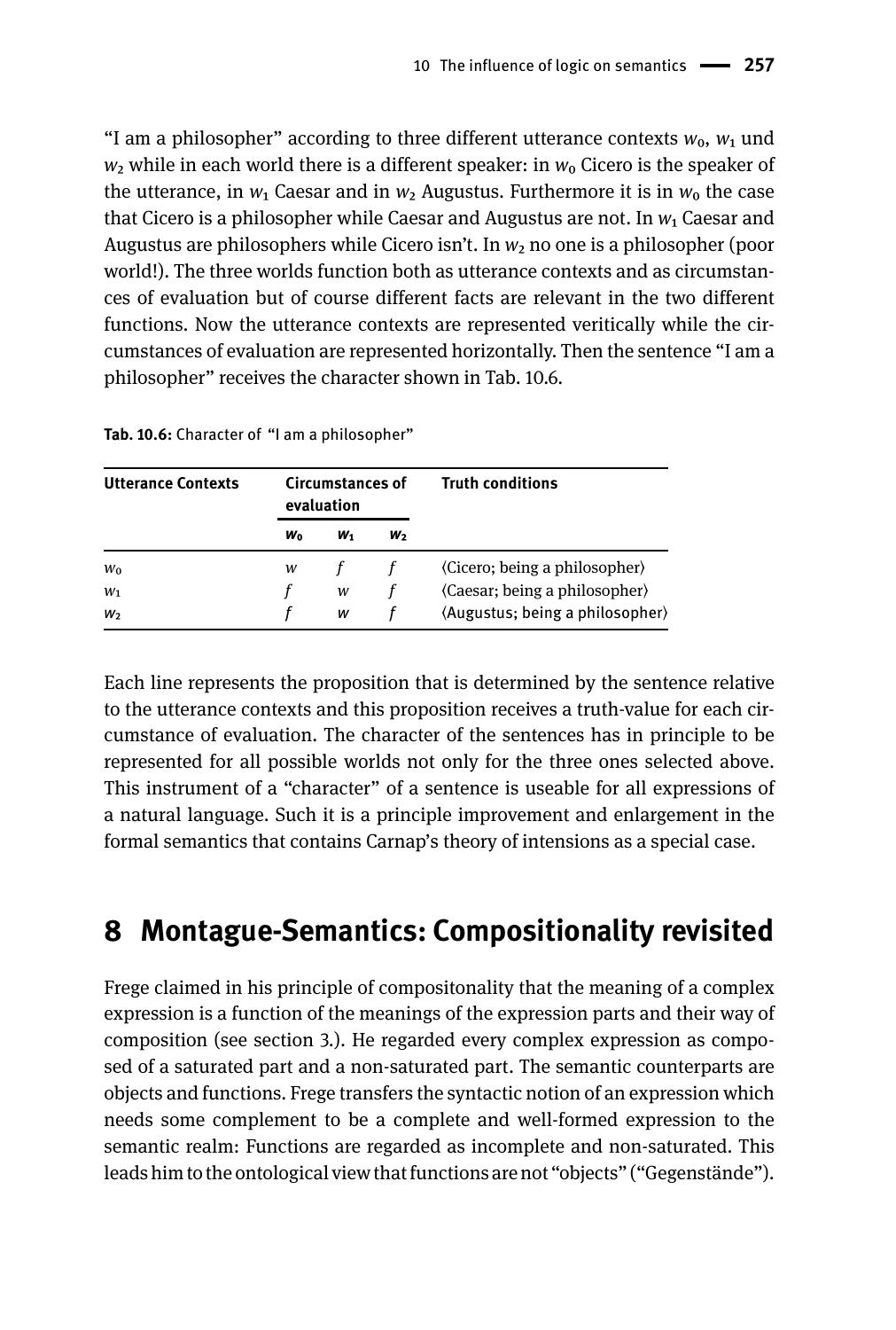This is Frege's term for any entitity that can be a value of a meaning function mapping expressions to their extensions. Functions, however, can be reified as "Werthverläufe" (courses-of-values), e.g. by combining their expressions with the expression *the function*, but in Frege's ontology, the "Werthverläufe" are distinct from the functions themselves.

Successors of Frege did not follow him in this ontological respect of his semantics. In Tarskian semantics one-place predicates are usually mapped to sets of individuals, two-place predicates to sets of pairs of individuals etc. N-place functions are regarded as special kinds of (n-1)-place relations. This approach allowed to make explicit the meaning of Frege's non-saturated expressions and to give a precise compositional account of the meanings of expressions of predicate logic in form of a recursive definition. But for every type of composition, like connecting formulae, applying a predicate to its arguments, or prefixing a quantifier to a formula, distinct forms of meaning composition were needed.

The notion of compositionality could be radically simplified by two developments: The application of type theory and lambda abstraction. Type theory goes back to Russell and was developed to avoid paradoxical notions as sets not containing themselves, see above sec. 4. There are a lot of versions of type theory, but in natural language semantics usually a variant is used which starts with a number of basic types, e.g. the type of objects (entities) *e* and the type of truth values *t* for an extensional language, and provides a type of functions  $\langle T_1, T_2 \rangle$ for every type  $T_1$  and every type  $T_2$ , i.e. the type of functions from entities of type  $T_1$  to entities of type  $T_2$ . Sometimes the set of types is extended to types composed of more than two types. But any such system can easily be reduced to this binary system. Predicates can now be viewed as expressions of type 〈*e*, *t*〉, i.e. as functions from objects to truth values, because they yield a true sentence if an argument is filled in that refers to an instance of the predicate, otherwise they yield a false sentence. That just means that we take the characteristic function of the predicate extension as its meaning. A characteristic function of a set maps its members to the truth value true, its non-members to false.

In the same sense the negation operator is of type  $\langle t, t \rangle$ , i.e. a function from a truth-value to a truth-value (namely to the opposite one); binary sentence connectives are of type  $\langle t, \langle t, t \rangle \rangle$ , i.e. a function taking the first argument and yielding a function which takes the second argument and then results in a truth value.

Frege had already recognized that first-order quantifiers (as the existential quantifier *something*) are just second-order predicates, i.e. predicates applicable to first-order predicates. The application of an existential quantifier to a one-place first-order predicate is true if the predicate is non-empty. Therefore the existential quantifier can be regarded as a second-order predicate which has non-empty first-order predicates as instances, it is of type  $\langle \langle e, t \rangle, t \rangle$ . The semantics of the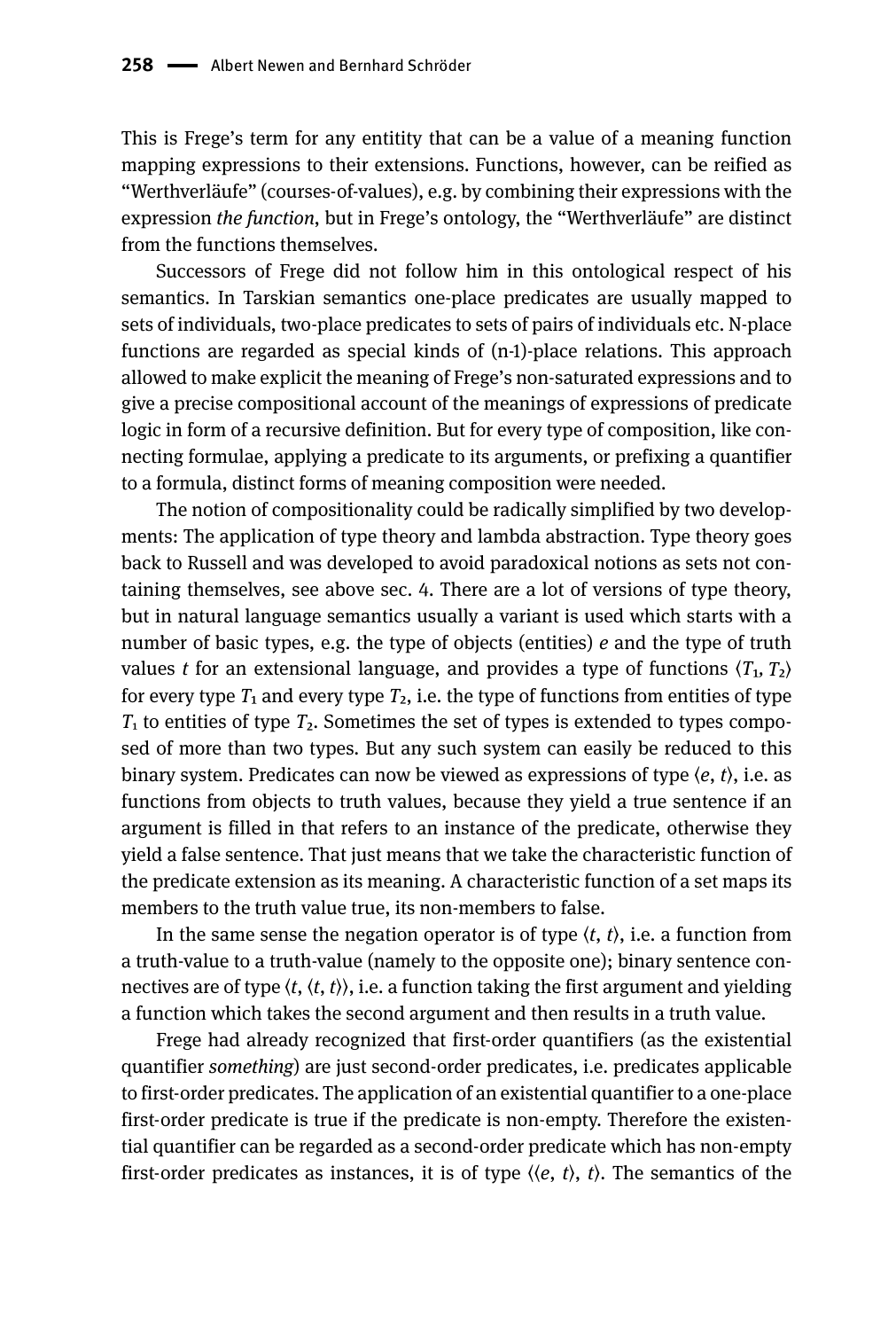universal quantifier is analoguous: It yields the truth value true for a first-order predicate which has the whole universe of discourse as its extension.

A type problem arises with this view for predicates of arity greater than one: Their type does not fit to the quantifier. The predicate *love*, e.g. is of type  $\langle e, \langle e, t \rangle \rangle$ because if we add one object as an argument we receive a one-place predicate as introduced above. In the sentence

(20) Everybody loves someone.

one of the two quantifiers has to be composed with *love* in a compositional approach. Let us assume *someone* is this quantifier. Then its meaning of type  $\langle \langle e, \rangle \rangle$ *t*〉, *t*〉 has to be applied to the meaning of *love*, leading to a type clash, because the quantifier needs a type  $\langle e, t \rangle$  as its argument while the predicate *love* is of a different type. Analoguous problems arise for complex formulae. How can the meaning of the two-place predicate love be transformed into the type required?

The type theory needs an extension by the introduction of a lambda-operator, borrowed from Alonzo Church's lambda calculus which was developed in Church (1936). The lambda operator is used to transform a type *t* expression into an expression of  $\langle T_1, t \rangle$  depending on the variable type  $T_1$ . Let e.g. *x* be a variable of type *e* and *P* be of type *t*, then  $\lambda x[P]$  has type  $\langle e, t \rangle$ , i.e. is a one-place first-order predicate. If we consider *love* as a two-place first-order predicate and love(*x*, *y*) as an expression of type *t* with two free variables, then  $\lambda x$ [love $(x, y)$ ] is an expression of type  $\langle e, t \rangle$ . This is the type required by the quantifier. The variable *x* is bound to the lambda operator and *y* is free in this expression. If we now take *someone* as a first-order quantifier, which has type  $\langle e, t \rangle$ , *t* $\rangle$ , then someone( $\lambda x$ [love( $x$ ,  $y$ ]]) is an expression of type *t* again with free variable *y*. This can be made a predicate of type 〈*e*, *t*〉 by using the same procedure again: λ*y*[someone(λ*x*[love (*x*, *y*)])], which can be used as an argument of a further quantifier *everybody*. We receive the following new analysis of (20):

(21) everybody(λ*y*[someone(λ*x*[love(*x*, *y*)])])

The semantics of a lambda expression  $\lambda x[P]$  is defined as the characteristic function which yields *true* for all arguments which would make *P* true, if they were taken as assignments to *x*, false for the others. With this semantics we get the following logical equivalences which we used implicitly in the above formalizations:

#### *α*-conversion

(22) λ*x*[*P*] ≡ λ*y*[*P*[*y*/*x*]]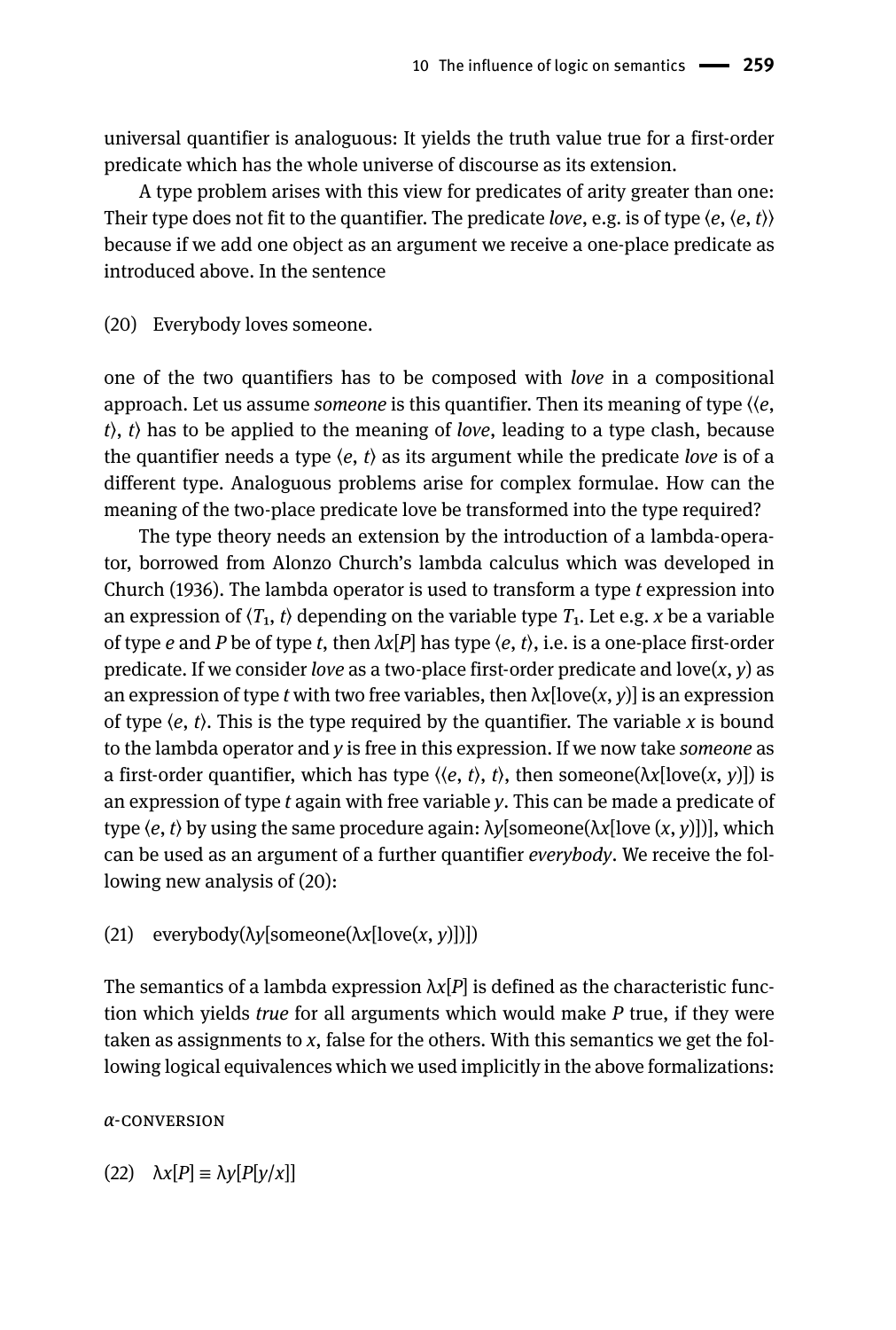where  $P[y/x]$  is the same as *P* besides the fact that all occurences of *x* which are free in *P* are changed into *y*. *α*-conversion is just a formal renaming of variables.

#### *β*-reduction

(23) λ*x*[*P*](*a*) ≡ *P*[*a*/*x*]

where  $P[a/x]$  is the same as P besides the fact that all occurences of x which are free in *P* are changed into *a*. This, however, may be false in some non-extensional contexts, if *a* is a non-rigid designator. If we take

(24) Ralph believes that *x* is a spy.

as *P* then the *de re* reading of (10) is  $\lambda x[P](a)$ . *a* is interpreted outside the nonextensional context of *P* and its factual denotation is taken as its extension.  $P[a/x]$ , however, is the *de dicto* reading because *a* is interpreted within the beliefcontext. For intensional contexts these differences are treated in the intensional theory of types, see section 10 below.

*η*-conversion

(25) λ*x*[*P*(*x*)] ≡ *P*

where *x* does not occur as a free variable in *P*. *η*-conversion is needed for the conversion between atomic predicates and λ-expressions.

In this type-theoretical view, a lot of other linguistic expression types can easily be integrated. Adjectives, which are applied to nouns of type  $\langle e, t \rangle$ , can be seen as type 〈〈*e*, *t*〉, 〈*e*, *t*〉〉, e.g. *tasty* is a modifier which takes predicates, expressed by nouns, like *apple* and yields new predicates, like *tasty apple*.

Modifiers in general, like adverbs, prepositional phrases and relative and adverbial clauses, are regarded as type  $\langle T_1, T_1 \rangle$ , because they modify the meaning of their argument, but this results in an expression of the same type. This also mirrors that modifiers can be applied in an iterated manner, as *red tasty apple*, where *red* further modifies the predicate *tasty apple*.

The compositionality of meaning got a very strict interpretation in Montague's work. The type-theoretic semantics was accompanied by a syntactic formalism whose expression categories could be directly mapped onto semantic types, called categorial grammar, which was based on ideas by Kasimierz Ajdukiewicz in the mid-1930s and Yehoshua Bar-Hillel (1953).

Complex semantic types, i.e. semantic types needing some complemetation, like  $\langle T_1, T_2 \rangle$  for some types  $T_{1}$  and  $T_2$ , have their counterpart in complex syntactic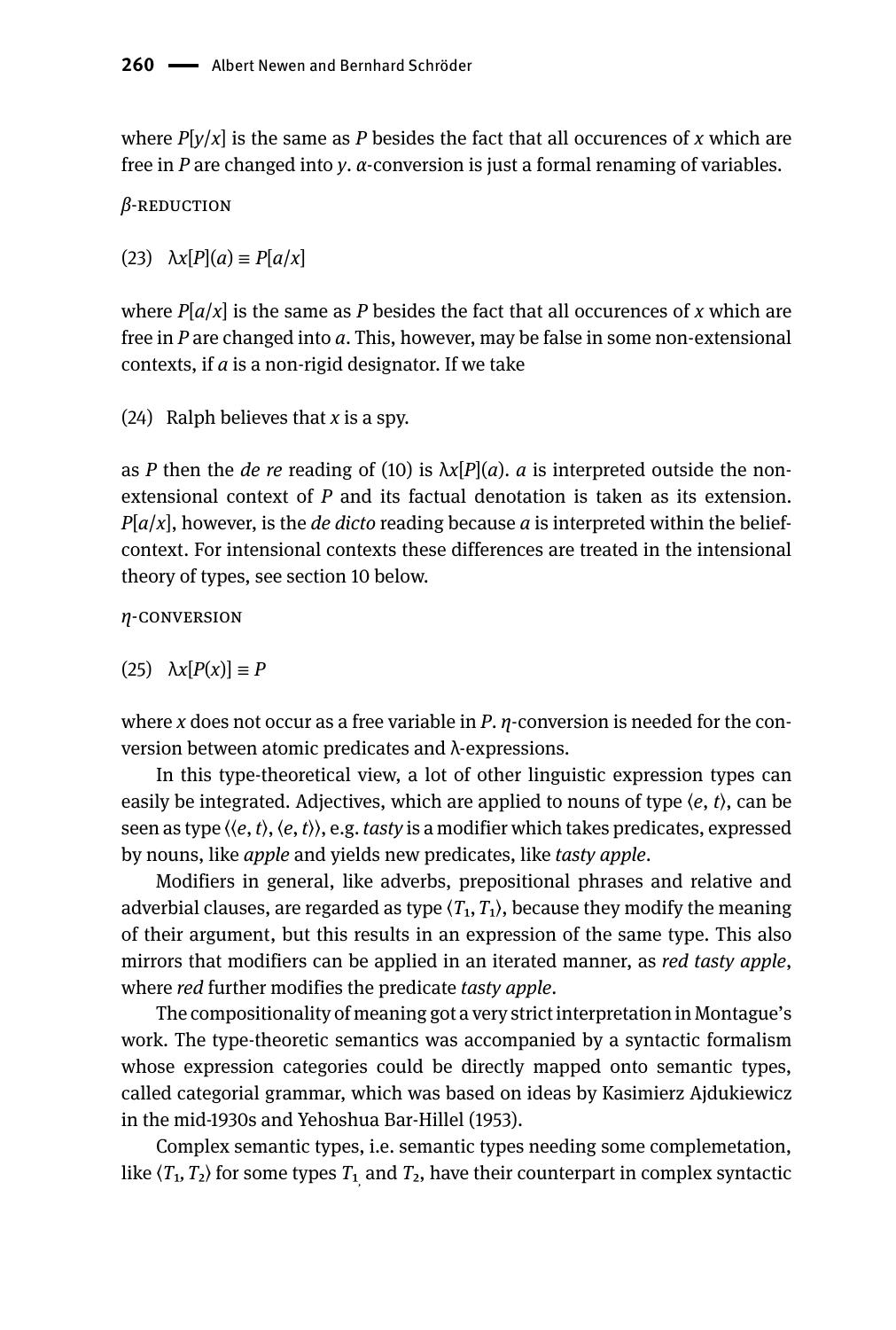categories like  $S_2/S_1$  and  $S_2 \setminus S_1$  which need a complementation by  $S_1$  to yield the syntactic category  $S_2$ . Given a syntactic category  $S_2/S_1$  a complement of type  $S_1$ has to be added to the right, in case of  $S_2\$ <sub>1</sub> to the left. Let e.g. N be the syntactic category of a noun and DP be the category of a determiner phrase, then DP/N is the category of the determiner in the examples above. The interaction of Montague's syntactic and semantic conception results in the requirement that the meaning of a complex expression can be recursively decomposed into function-argument-pairs which are always expressed by syntactically immediately adjacent constituents.

Categorial grammars describe the same class of languages as context free grammars, and they are subject to the same problems when applied to natural languages. Although most phenomena in natural languages can in principle be represented by a context free grammar, and therefore by a categorial grammar, too, both formalisms lead to quite unintuitive descriptions when applied to a realistic fragment of natural language. Especially with regard to semantic compositionality discontinous constituents require a quite unintuitive multiplication of categories.

The type theoretic view of nouns and noun phrases has also consequences for the semantic concept of quantifying expressions. Determiners like *all* or *two* as parts of determiner phrases will have to be assigned a suitable type of meaning.

#### **9 Generalized quantifiers**

As mentioned above, already Frege regarded quantifiers as second- or higherorder predicates. But Frege himself did not go the step from this insight to the consideration of other quantifiers than the universal and the existential ones. Without being aware of Frege's concept of quantifiers the generalized view on quantifiers by Mostowski (1957) and Lindström (1966) pathed the way to a generalized theory of quantifiers in linguistics around 1980. This allowed for a proper treatment of syntactically first-order quantifying expressions whose semantics was not expressible in first-order logic. e.g. *most*.

Furthermore, now, noun phrases which had no mere anaphoric function, could be interpreted as a quantifier, consisting of the determiner, e.g. *all*, which specifies the basic quantifier semantics, and the noun, e.g. *women*, or a noun-like expression which restricts the quantification. The determiner is a function of type  $\langle\langle e, t \rangle, \langle e, t \rangle, t \rangle$  taking the restrictor as argument and resulting in a generalized quantifier, e.g. all(woman) for the noun phrase *all women*. This generalized quantifier is (the characteristic function of) a second-order predicate which has all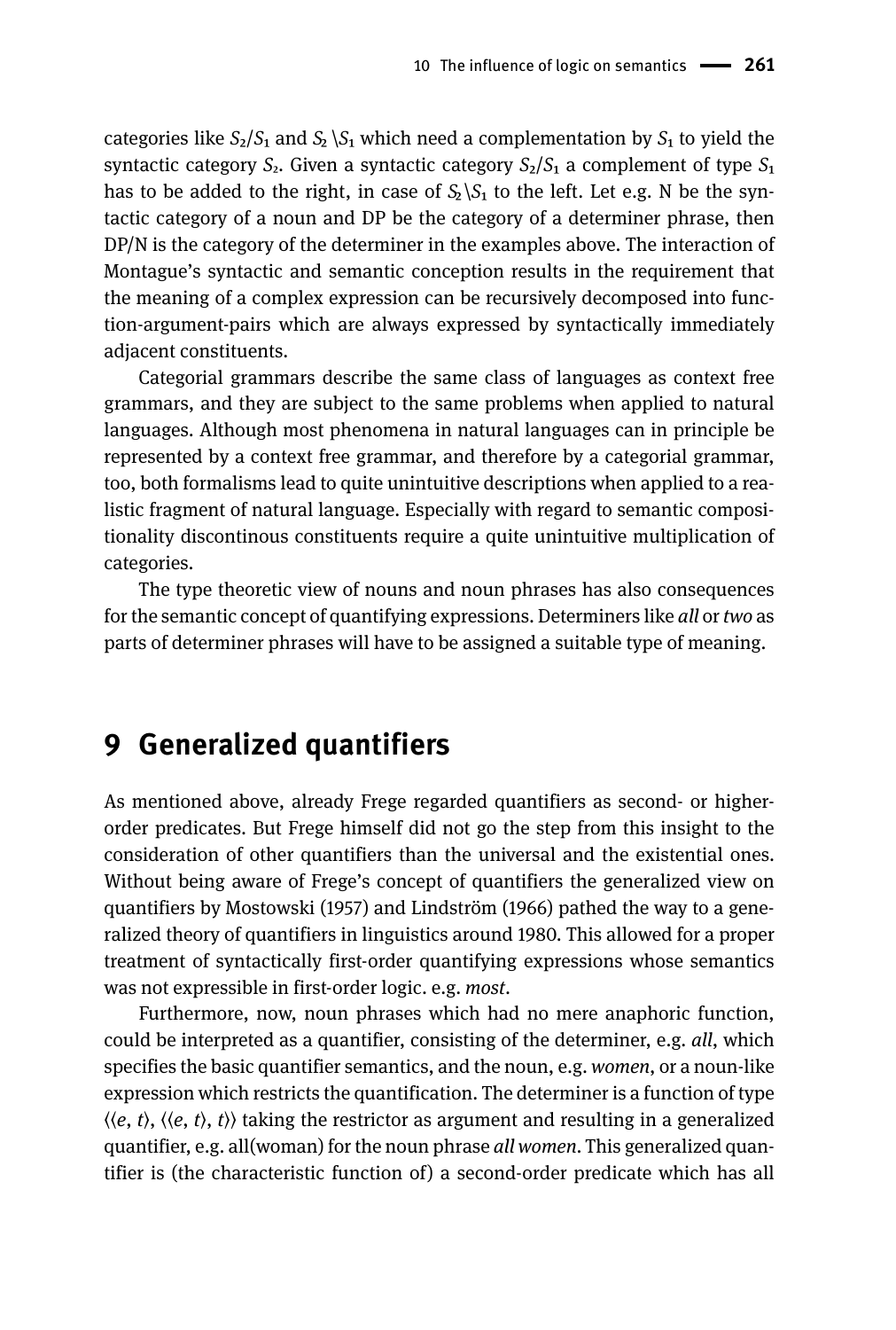(charateristic functions of) first-order predicates as its instances which are true for all women. As the determiner designates the principle function in such a noun phrase some linguists prefer the term *determiner phrase*.

Generalized quantifiers can be studied with respect to their monotonicity properties. Let *Q* be a generalized quantifier and *Q*(*P*) be true. Then it can be the case – depending on *Q*'s semantics – that  $Q(P')$  is always true if

- (A) the extension of *P*' is a subset of the extension of *P* or
- (B) the extension of *P* is a subset of the extension of *P*'

In the first case, we call *Q monotone decreasing* or *downward entailing*, in case (B) *monotone increasing* or *upward entailing*. An example of the first quantifier type is *no women*, an example of the second type *(at least) two women*, cf. e.g. the entailment relations between sentences the following. (26a) entails (26b), and (27a) entails (27b).

- (26) a. At least two women worked as extremely successful CEOs. b. At least two women worked as CEOs.
- (27) a. No women worked as CEOs.
	- b. No women worked as extremely successful CEOs.

While quantifiers also expressible in first-order logic, like those in the examples above, always show one of the monotonicity properties, there are other generalized quantifiers which do not. Numerical expressions providing a lower and an upper bound for a quantity, like exact numbers, are examples for non-montonic quantifiers. If we replace *at least two women* with *exactly two women* in the examples above, the entailment relations between the sentences disappear.

Mononicity of quantifiers seems to play an important role in natural language although not all quantifiers are monotonic themselves. But it is claimed that all simple quantifiers, i.e. one-word quantifiers or quantifiers of the form determiner + noun, are expressible as conjunctions of monotonic quantifiers. E.g. *exactly three Ps* is equivalent to the conjunction *at least three Ps and no more than three Ps*, the first conjunct (at least three Ps) being upward monotonic and the latter (no more than three Ps) being downward monotonic. There are, of course, quantifiers not bearing this property, and they are expressible in natural language, cf. *an even number of Ps*, but there does not seem to be any natural language which reserves a simple lexical item for such a purpose. The theory of generalized quantifiers therefore raises empirical questions about language universals.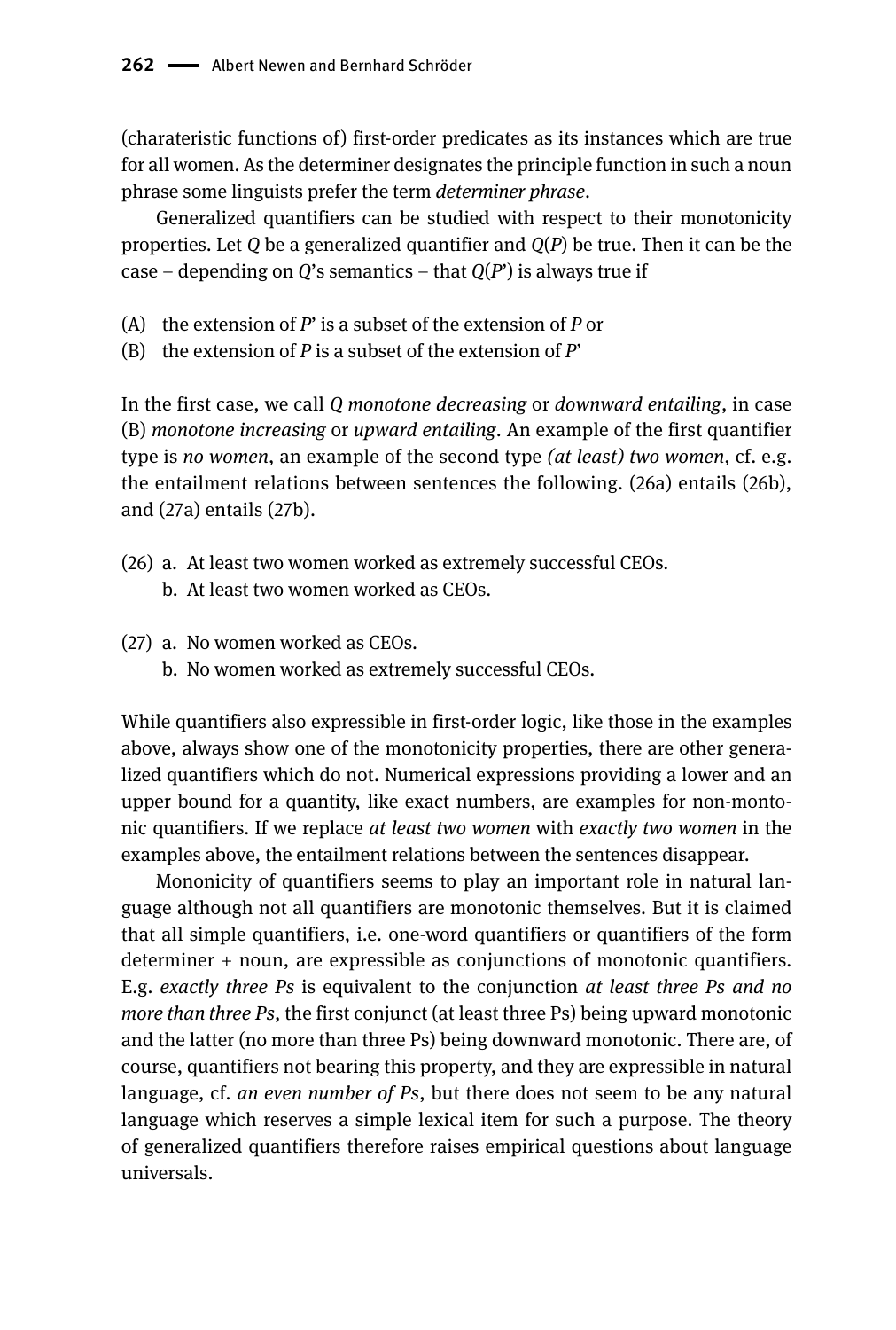Similar considerations on entailment conditions can be applied to the first argument of the determiner. For some determiners *D* it might be the case that *D*(*R*) (*P*) entails *D*(*R′*)(*P*) always if

- (A*′*) the extension of *R′* is a subset of the extension of *R* or
- (B*′*) the extension of *R* is a subset of the extension of *R′*.

In the second case the determiner is called persistent, while in the first it is called antipersistent. Consider the entailment relations between the sentences below. Here, (28a) entails (28b), and (29a) entails (29b).

- (28) a. Some extremely successful female CEOs smoke. b. Some female CEOs smoke.
- (29) a. All female CEOs smoke. b. All extremely successfull female CEOs smoke.

It is easy to see that *some* is persistent while *all* is antipersistent. All combinations of monotonicity and persistence/antipersistence are realized in natural languages. Tab. 10.7 shows some examples. Note that the quantifiers of the square of opposition are part of this scheme.

**Tab. 10.7:** Monotonicity and (anti-)persistence of quantifiers

|                | upward monotonic       | downward monotonic |
|----------------|------------------------|--------------------|
| antipersistent | all, every             | no, at most three  |
| persistent     | some, (at least) three | not all            |

And the relations of being contradictory and (sub-)contrary (see sec. 2) in the square of oppositions are mirrored by negations of the whole determinergoverned sentence or the second argument: ¬*D*(*R*, *P*) is contradictory to *D*(*R*, *P*), while  $D(R, \neg P)$  is (sub-)contrary to  $D(R, P)$  (we use  $\neg P$  as short for  $\lambda x[\neg P(x)]$ .).

Analyzing quantified expressions as structures consisting of a determiner, a restrictor and a quantifier scope provides us with a relational view of quantifiers. The determiner type  $\langle \langle e, t \rangle, \langle e, t \rangle$ ,  $\langle t \rangle$  is that of a second-order two-place relation. Besides the logical properties of the argument positions discussed above, there are a number of interesting properties regarding the relation of the two arguments. One of them is conservativity. A determiner is conservative iff it is always the case that

$$
D(R, P) \equiv D(R, P \wedge R)
$$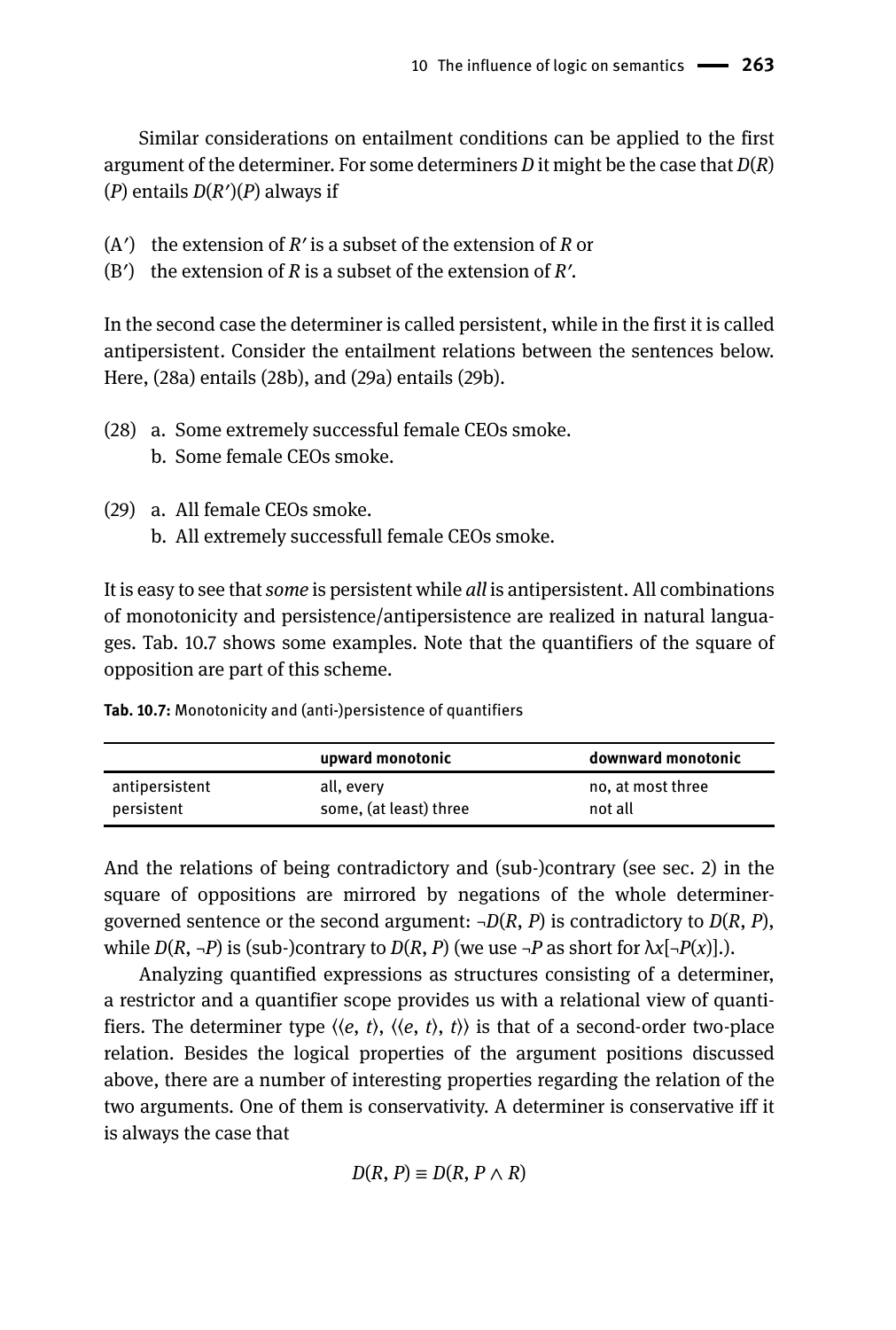(where we use  $P \wedge R$  as the conjunction of the predicates  $P$  and  $R$ , more precisely  $\lambda x$  [*P*(*x*)  $\wedge$  *R*(*x*)]). It is quite evident that determiners in general fulfill this condition. E.g. from

(30) Most CEOs are incompetent.

follows

(31) Most CEOs are incompetent CEOs.

But are really all determiners conservative? *Only* is an apparent counterexample:

(32) Only CEOs are incompetent.

cannot be paraphrased as

(33) Only CEOs are incompetent CEOs.

(32) being contingent, (33) tautological. But besides this observation there are syntactical reasons to doubt the classification of *only* as a determiner. Other quantifying items whose conservativity is questioned are e.g. *many* and *few*.

The foundation for the generalization of quantifiers was in principle laid in Montague's work, but he himself did not refer to other quantifiers than the classical existential and universal quantifier. The theory of generalized quantifiers was recognized in linguistics in the earley 1980s, cf. Barwise & Cooper (1980) and article 4 [Semantics: Noun Phrases and Verb Phrases] (Keenan) *Quantifiers*.

### **10 Intensional theory of types**

Montague developed his semantics as an intensional semantics, taking into account the non-extensional aspects of natural languages as alethic-modal, temporal and deontic operators. The intensional theory of types builds on Carnap's concept of intensions as functions from possible worlds to extensions. These functions are built into the type system by adding a new functional type from possible worlds *s* to the other types. Type *s* differs from the other types insofar as there are no expressions – constants or variables – directly denoting objects of this type, i.e. no specific possible worlds besides the contextually given current one can be addressed.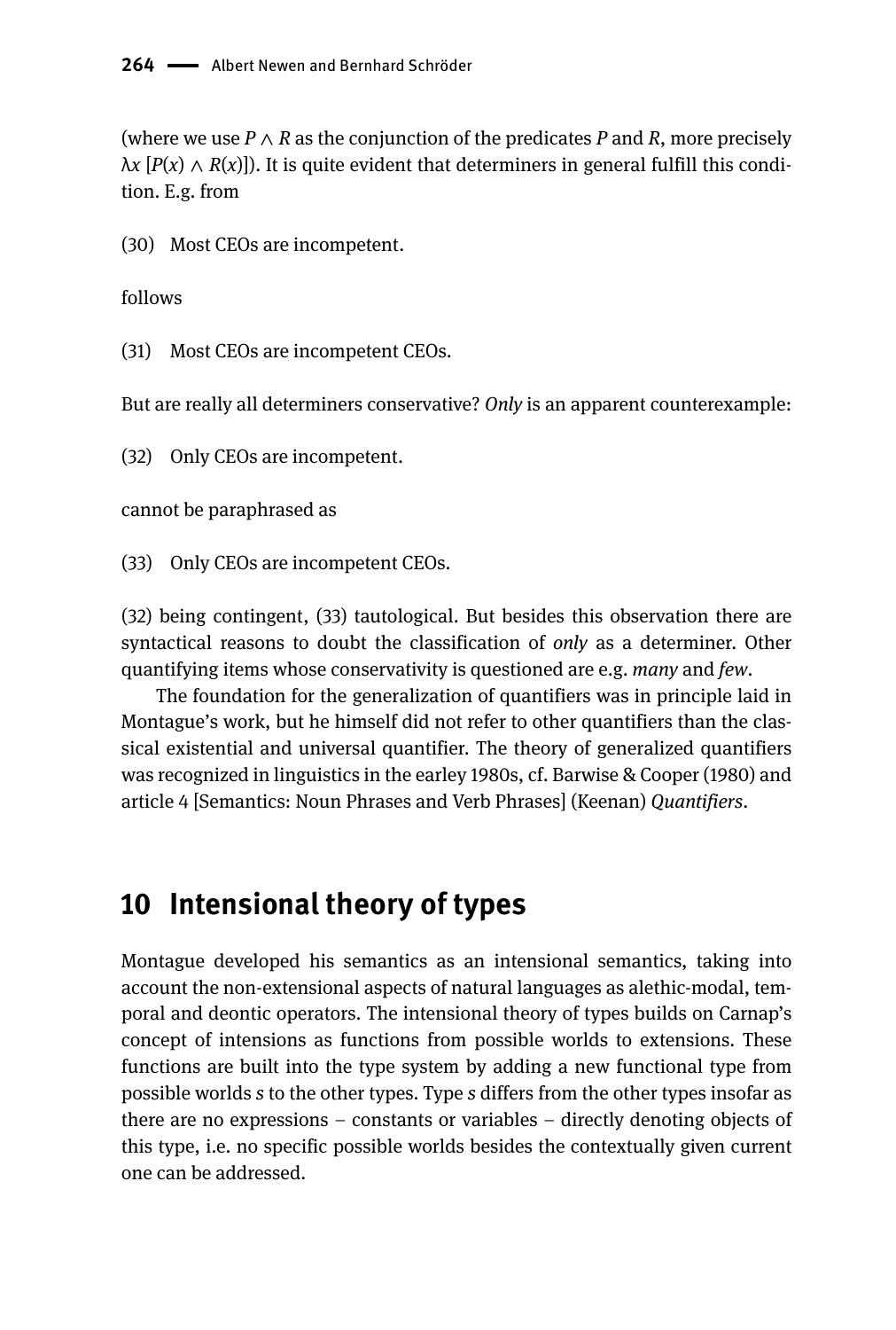The difference between an extensional sentential operator like negation and an intensional like *necessarily* is reflected by their respective types: The meaning of the negation operator has type  $\langle t, t \rangle$  while *necessarily* needs  $\langle \langle s, t \rangle, t \rangle$  because not only the truth value of an argument *p* in the current world has impact on the truth value of *necessarily p*, but also the truth values in the alternative worlds.

In Montague (1973) he does not directly define a model-theoretic mapping for expressions of English, although this should be feasible in principle, but he gives a translation of English expressions into a logical language. Besides the usual ingredients of modal predicate logic, the lambda operator as well as variables and constants of the various types, he introduces the intensor  $\land$  and extensor  $\lor$  of type  $\langle T, \langle s, \rangle$ *T*) and  $\langle \langle s, T \rangle$ , *T*  $\rangle$  respectively for arbitrary types T.  $\wedge$  transforms a given meaning into a Carnapian intension, i.e.  $\Delta a$  means the function from possible worlds to *a*'s extensions in these worlds. In contrast, if *b* means an intension then  $\forall$ *b* refers to the extension in the current world. The intensor is used if a usually extensionally interpreted expression is used in an intensional context. E.g. *a unicorn* and *a centaur* mean generalized quantifiers, say *Q*1 and *Q*2, which extensionally are false for any argument. This may be different for other possible worlds. Therefore the intensions  $^{\wedge}Q_1$  and  $^{\wedge}Q_2$  may differ. This accounts for the fact that e.g. the intensional verb *seek* applied to  $^{\wedge}Q_1$  and  $^{\wedge}Q_2$  may result in different values, as

(34) John seeks a unicorn.

may be true while

(35) John seeks a centaur.

may be false at the same time. With the intensional extension of type logic, natural language semantics gets a powerful tool to account for the interaction of intensions and extensions in compositional semantics.

The same machinery which is applicable in alethic modal logic  $-$  i.e. the logic of possibility and necessity – is transferable to other branches of intensional semantics, as e.g. the semantics of tense and temporal expressions, cf. article 13 [Semantics: Noun Phrases and Verb Phrases] (Ogihara) *Tense*.

### **11 Dynamic logic**

Natural language expresssions not only refer to time-dependent situations, but their interpretation also is dependent on time-dependent contexts. A preceding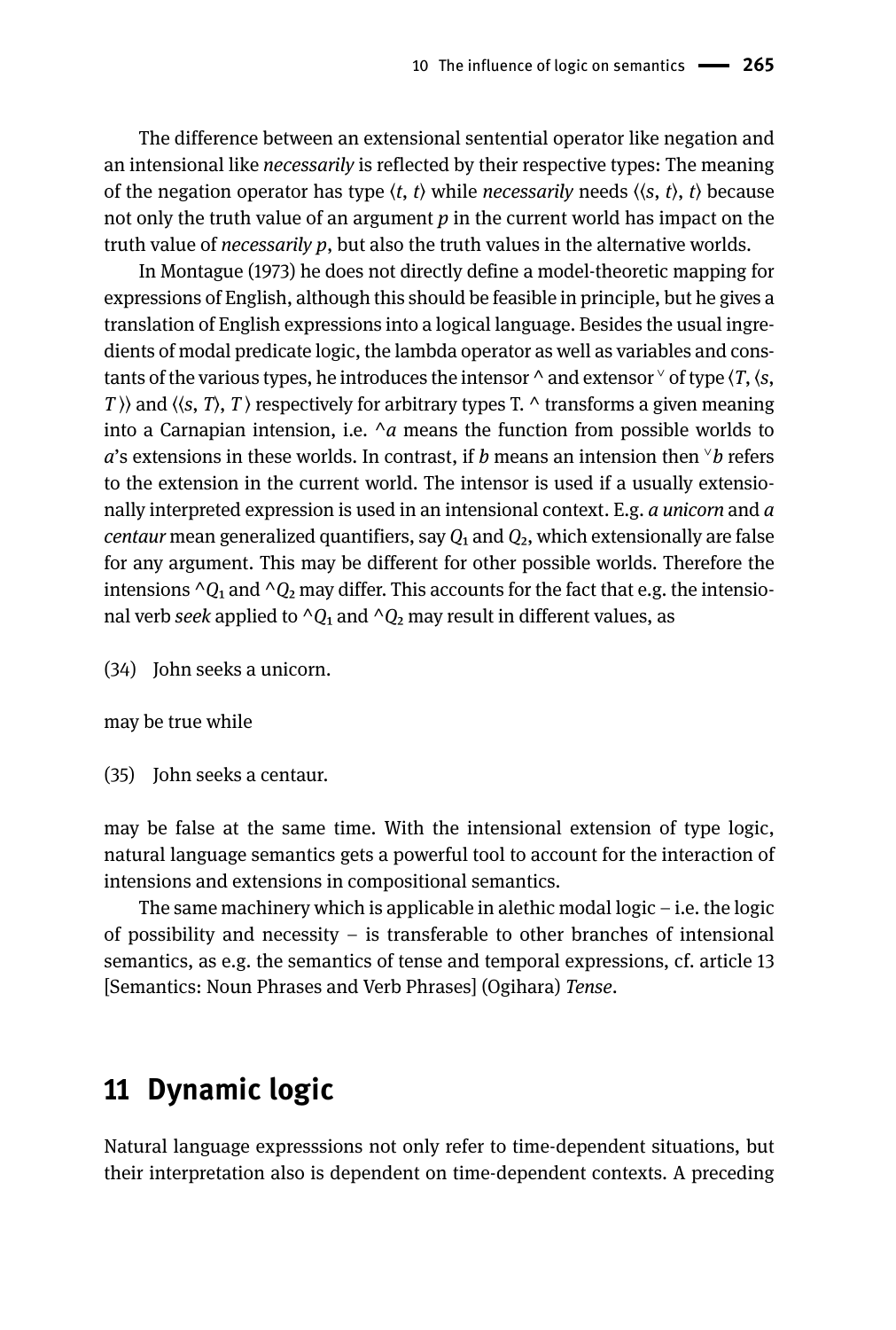sentence may introduce referents for later anaphoric expressions (cf. article see article 12 [Semantics: Theories] (Dekker) *Dynamic semantics* and article 12 [Semantics: Interfaces] (Zimmermann) *Context dependency*).

(36) A man walks in the park. He whistles.

Among the anaphoric expressions are  $-$  of course  $-$  nominal anaphora, like pronouns and definite descriptions. Antecedents are typically indefinite noun phrases. But possible antecedents can also be introduced in a less obvious way, e.g. by propositions expressing events. The event time can then be referenced by a temporal anaphora like *at the same time*.

(37) The CEO lighted her cigarette. At the same time the health manager came in.

The anaphora *at the same time* refers to the time when the event described in the first proposition happens.

Anaphorical relations are not necessarily realized by overt expressions, they can be implicit, too, or they may be indicated by morphological means, e.g. by the choice of a grammatical tense. Anaphora poses a problem for compositional approaches to semantics based on predicate or type logic. (36) can be formalized by an expression headed by an existential quantifier like

(38) ∃*x*[man(*x*) ∧ w-i-t-p(*x*) ∧ whistle(*x*)]

But the man mentioned here can be referred to anywhere in the following discourse. Therefore the quantifier scope cannot be closed at any particular position in the discourse.

The semantics of anaphora, however, is not just a matter of the scope of existential quantifiers. Expressions, like indefinite noun phrases, usually meaning an existential quantifier can in certain contexts introduce discourse referents with a universal reading. This fact was described by Geach (1962).

(39) If a farmer owns a donkey he feeds it.

means

(40) ∀*x*[∀*y*[farmer(*x*) ∧ donkey(*y*) ∧ own(*x*, *y*) → feed(*x*, *y*)]]

This kind of anaphora is a further challenge for compositional semantics as it has to deal with the fact that an expression which is usually interpreted existentially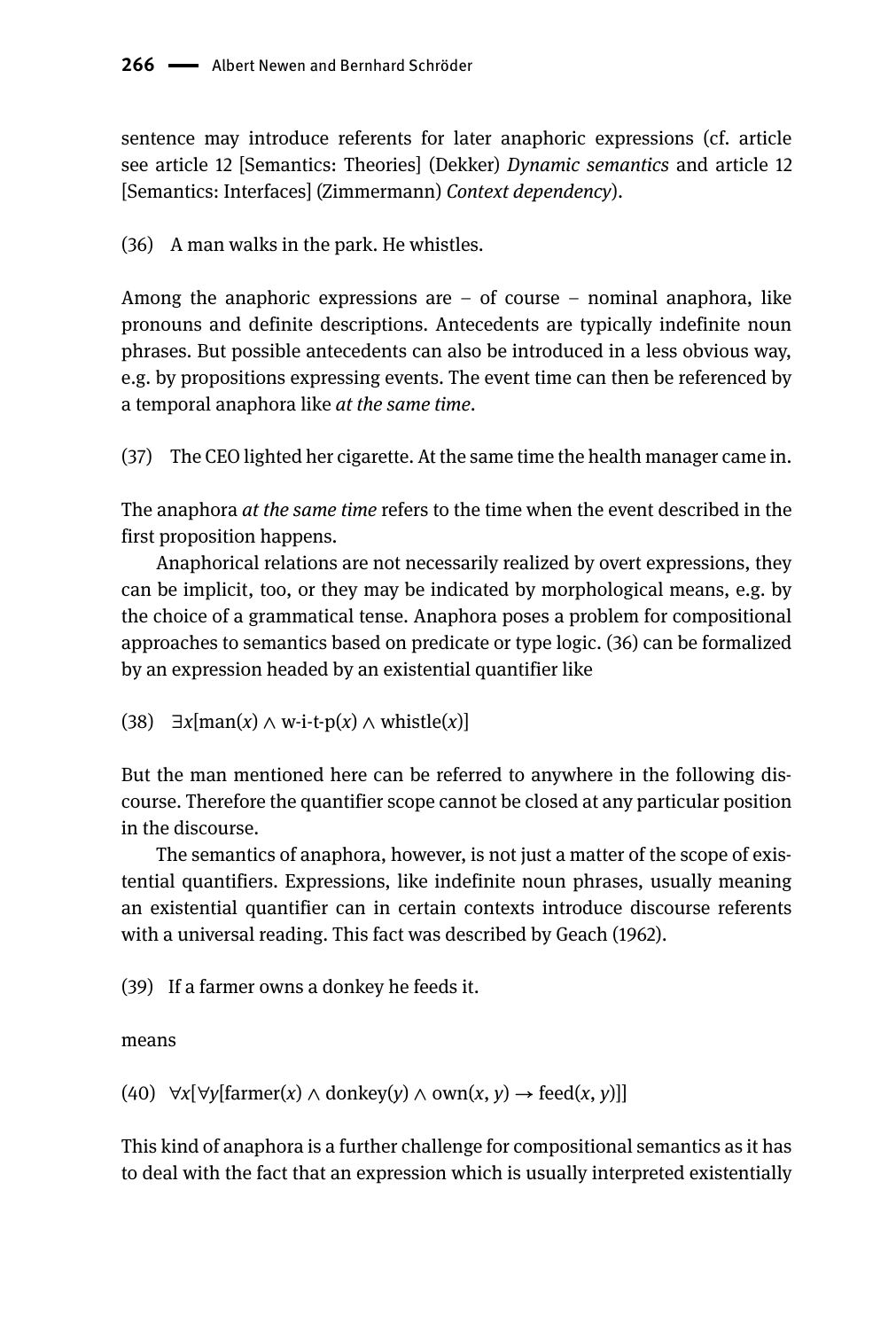gets a universal reading here. The challenge is addressed by dynamic semantics. Pre-compositional versions were developed independently by Hans Kamp and Irene Heim as Discourse Representation Theory and File Change Semantics respectively (cf. article 11 [Semantics: Theories] (Kamp & Reyle) *Discourse Representation Theory*). In both approaches structures representing the truth-conditional content of the parts of a discourse as well as the entities which are addressable anaphorically are manipulated by the meaning of discourse constituents. The answer to the question how the meaning of a discourse constituent is to be construed is simply: as a function from given discourse representing structures to new structures of the same type, cf. Muskens (1996).

This view is made explicit in dynamic logics. This kind of logics was developed in the 1970er by David Harel and others, cf. Harel (2000), and has been primarily used for the formal interpretation of procedural programming languages.

(41) 〈*a*〉*q*

means that statement *a* possibly leads to a state where *q* is true, while

(42) [*a*]*q*

means that statement *a* necessarily leads to a state where *q* is true. Regarding states as possible worlds we arrive at a modal logic with as many modalities as there are (equivalence classes of) statements *a*, for a recursive language usually infinitely many. For many purposes the consideration can be constrained to such modalities where from each state exactly one successor state is accessible. For such modalities with functional accessibility relation the weak (〈…〉) and the strong operator ([…]) collapse semantically into one operator. If we further agree that

 $(43)$  *s*<sub>1</sub> ∧ [*a*]*s*<sub>2</sub>

can be rewritten as

 $(44)$   $s_1[a]s_2$ 

then this notation has the intuitive reading that state  $S_1$  is mapped by the meaning of *a* into *s*<sub>2</sub>. A simplistic application is the following: Assume that *s*<sub>1</sub> is a characterization of the knowledge state of a recipient before receiving the information given by assertion  $a$ . Then  $s_2$  is a characterization of the knowledge state of the recipient after being informed. If you identify knowledge states with those sets of possible worlds which are consistent with the current knowledge, and if you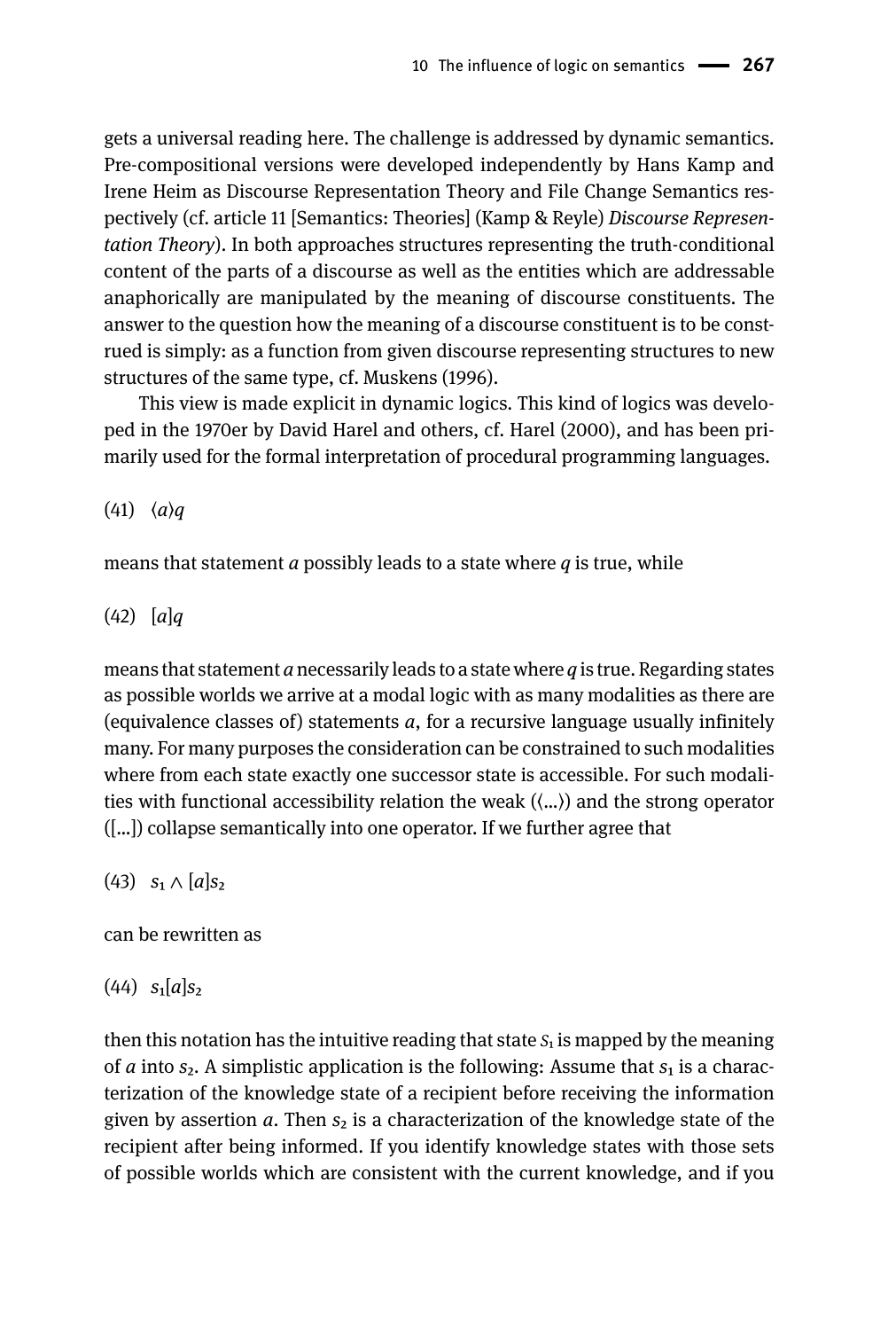consider  $s_1$  and  $s_2$  as descriptions of sets  $W_1$  and  $W_2$  of possible worlds, then they differ in exactly that respect that  $W_2$  is the intersection of  $W_1$  and the set  $W_a$  of possible worlds in which a is true, i.e.  $W_2 = W_1 \cap W_a$ .

The notion of an informative utterance *a* can be defined by the condition that  $W_2 \neq W_1$ . And in order to be consistent with the previous context, it must be true that  $W_2 \neq \emptyset$ . The treatment of discourse states or contexts in dynamic logics is not limited to truth-conditionally characterizable knowledge. In principle any kind of linguistic context parameters can be part of the states, among these the anaphorically accessible antecedents of a sentence.

In their Dynamic Predicate Logic, as developed in Groenendijk & Stokhof (1991), Groenendijk and Stokhof model the anaphoric phenomena accounted for in Kamp's Discourse Representation Theory and Heim's File Change Semantics in a fully compositional fashion. This is mainly achieved by a dynamic interpretation of the existential quantifier:

(45) ∃*x*[*P*(*x*)]

is semantically characterized by the usual truth conditions but has the additional effect that free occurrences of the variable *x* have to be kept assigned to the same object in subsequent expressions which are connected appropriately. The dynamic effect is limited by the scopes of certain operators like the universal quantifier, negation, disjunction, and implication. So *x* is bound to the same object ouside the syntactic scope of the existential quantifier as in

(46) ∃*x*[man(*x*) ∧ w-i-t-p(*x*)] ∧ whistle(*x*)

although the syntactic scope of the existential quantifier ends after w-i-t- $p(x)$ . This propsosition is true, only if there is an object *x* which verifies all three predicates man, w-i-t-p, and whistle.

If we characterize the dynamic dimension, the sentences (36) and (39) can be formalized in Dynamic Predicate Logic as

(47) ∃*x*[man(*x*) ∧ w-i-t-p(*x*)] ∧ whistle(*x*)

and

(48) ∃*x*[farmer(*x*) ∧ ∃*y*[donkey(*y*) ∧ own(*x*, *y*)]] → feed(*x*, *y*)

respectively. It can easily be seen, how the usual meanings of the discourse sentences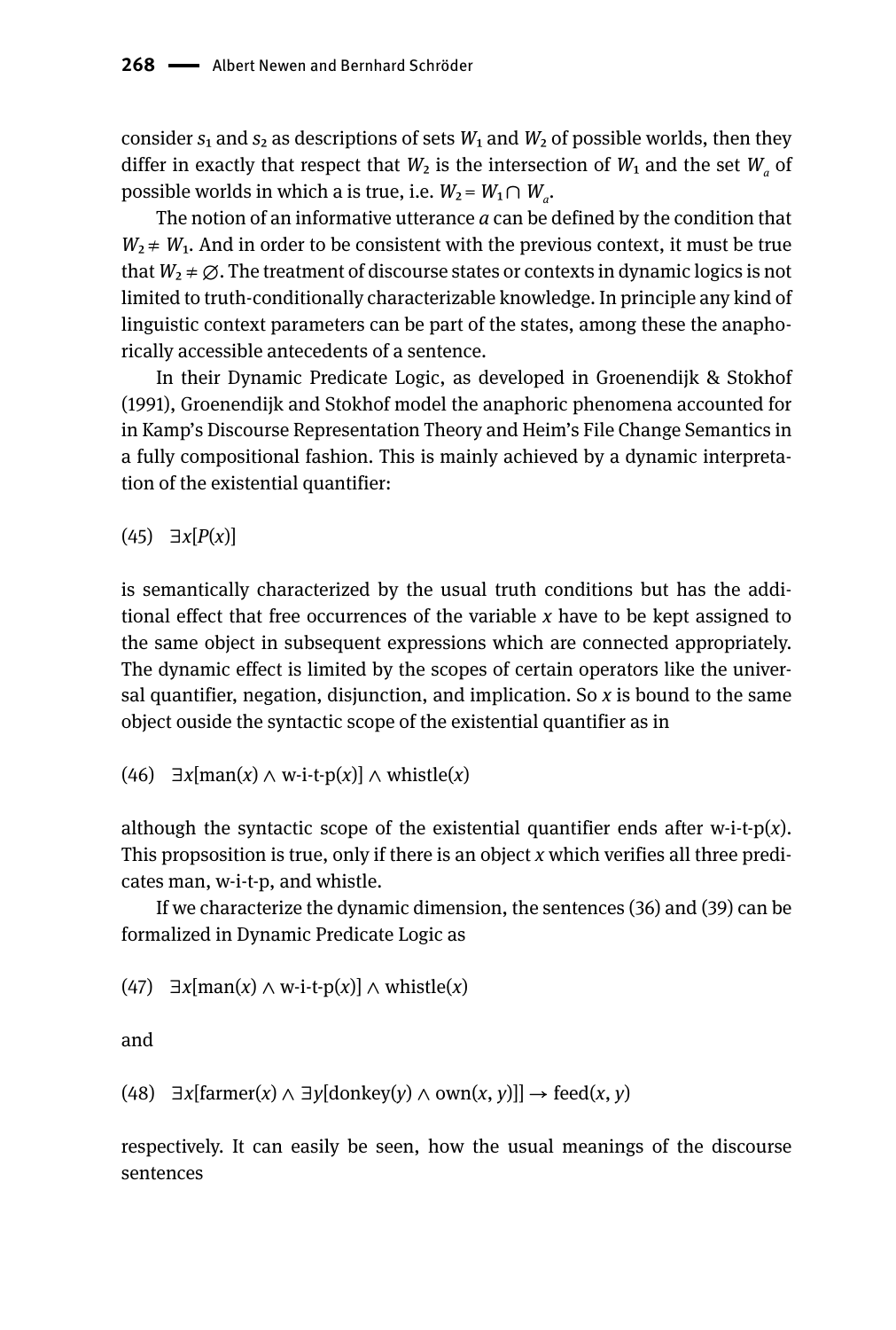(49) A man walks in the park.

and

(50) A farmer has a donkey.

enter into the composed meaning of the discourse without any changes. In order to get the intended truth conditions for implications, it is required as truth condition that the second clause can be verified for any assigment to *x* verifying the first clause.

Putting together the filtering effect of propositions on possible worlds and the modifying effect on assignment functions, we can consider propositions in Dynamic Predicate Logic as functions on sets of world-assigment pairs. The empty context can be characterized by the Cartesian product of the set of possible worlds and the set of assigments. Each proposition of a discourse filters out certain world-assignment pairs. In some respects Dynamic Predicate Logic deviates from standard dynamic logic approaches, as Groenendijk & Stokhof (1991, sec. 4.3) point out, but it still can be seen as a special case of a logic in this framework.

The dynamic view of semantics can be used to model other contextual dependencies than just anaphora. Groenendijk (1999) shows another application in the Logic of Interrogation. Questions add felicity conditions for a subsequent answer to the discourse context. To a great extent, these conditions can be characterized semantically. In the Logic of Interrogation the effect of a question is understood as a partitioning of the current set of possible worlds. Each partition stands for some alternative exhaustive answer, e.g. a yes-no question partitions the set of possible worlds into one subset consistent with the positive answer and a complementary subset compatible with the negative answer.

Let us e.g. take the question (51).

(51) Does a man walk in the park?

According to the formalism of Groenendijk (1999) (51) can be formalized as (52).

(52) ?∃*x* [man(*x*) ∧ w-i-t-p(*x*)]

(52) partitions the set of possible worlds in two subsets  $W^*$  and  $W^-$ , such that (53) is true for every world in  $W^*$  and false for every world in its complement subset *W*– . An appropriate answer selects exactly one of these subsets.

(53) ∃*x*[man(*x*) ∧ w-i-t-p(*x*)]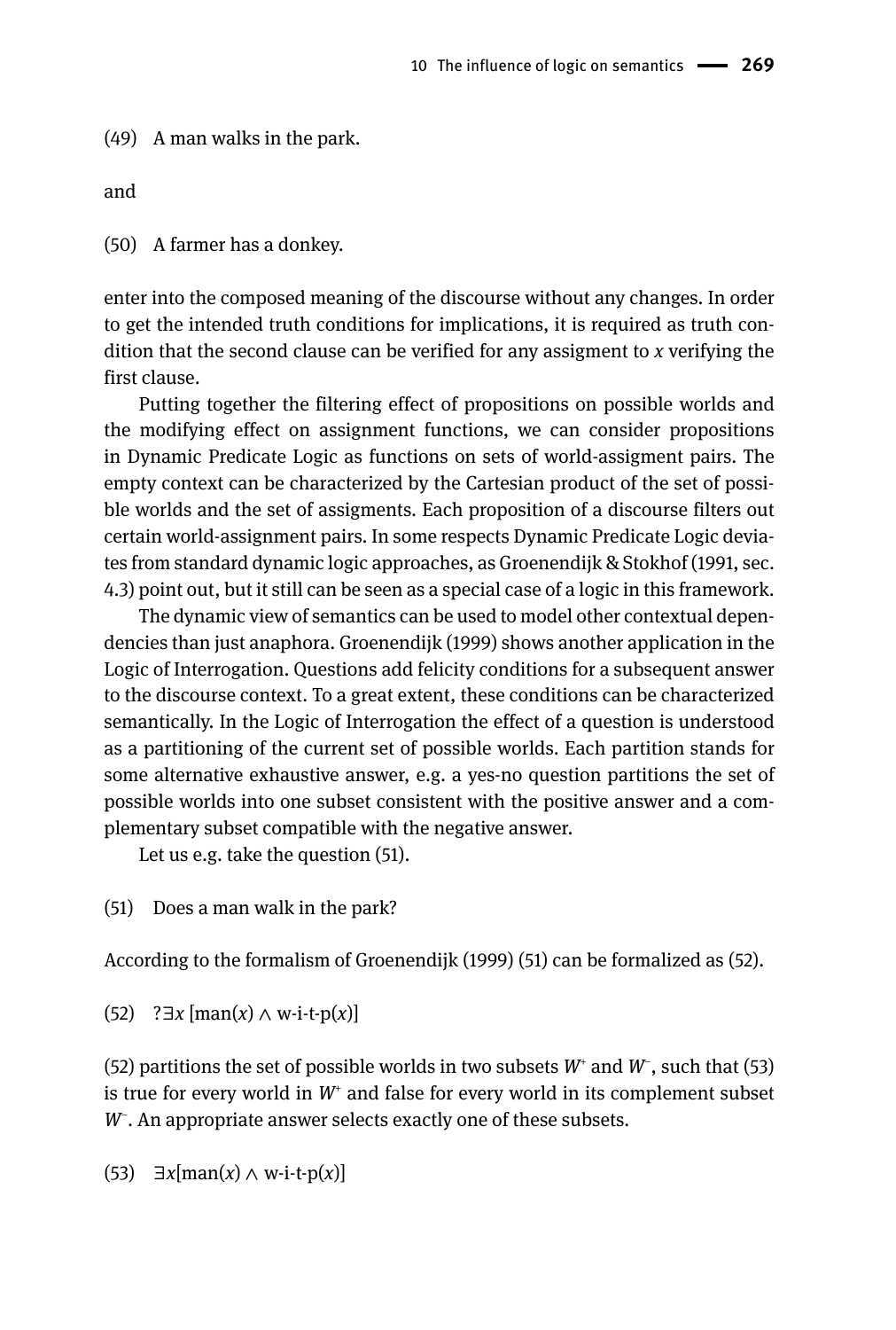Wh-questions like (54) partition the sets of possible worlds in more partitions than yes-no questions.

(54) Who walks in the park?

Each partition corresponds to an exhaustive answer, which provides the full information who walks in the park and who does not. An assertion answers the question partially if it eliminates at least one partition. If it furthermore eliminates all partitions but one, it answers the question exhaustively.

This chapter has given a short overview how logic provided the tools for treating linguistic phenomena. Each logical system has its characteristic strength and its limits. The limits of a logical system sometimes inspired the development of new formal tools (e.g. the step from Aristotelian syllogistic to modern predicate logic) which inspired a new semantics. Sometimes a change in the focus of linguistic phenomena inspired a systematic search for new logical tools (e.g. modal logic) or a reinterpretation of already available logical tools (e.g. dynamic logic). We hope to have illustrated the main developments of the bi-directional influences of logical systems and semantics.

#### **12 References**

Abaelardus, Petrus 1956. *Dialectica*. Ed. L.M. de Rijk. Assen: van Gorcum.

- Almog, Joseph, John Perry & Howard Wettstein (eds.) 1989. *Themes from Kaplan*. Oxford: Oxford University Press.
- Aristoteles 1992. *Analytica priora. Die Lehre vom Schluß oder erste Analytik*. Ed. E. Rolfes. Hamburg: Meiner.
- Bar-Hillel, Yehoshua 1953. A quasi-arithmetical notation for syntactic description. *Language* 29, 47–58.
- Barwise, Jon & Robin Cooper 1980. Generalized quantifiers and natural language. *Linguistics & Philosophy* 4, 159–218.
- Carnap, Rudolf 1947. *Meaning and Necessity*. Chicago, IL: The University of Chicago Press.
- Church, Alonzo 1936. An unsolvable problem of elementary number theory. *American Journal of Mathematics* 58, 354–363.
- Cresswell, Maxwell & Arnim von Stechow 1982. De re belief generalized. *Linguistics & Philosophy* 5, 503–535.
- Davidson, Donald 1967. Truth and meaning. *Synthesis* 17, 304–323.
- Frege, Gottlob 1966. *Grundgesetze der Arithmetik*. Hildesheim: Olms.
- Frege, Gottlob 1977. *Begriffsschrift und andere Aufsätze*. Ed. I. Angelelli. Darmstadt: Wissenschaftliche Buchgesellschaft.
- Frege, Gottlob 1988. *Die Grundlagen der Arithmetik. Eine logisch mathematische Untersuchung über den Begriff der Zahl*. Ed. Chr. Thiel. Hamburg: Meiner.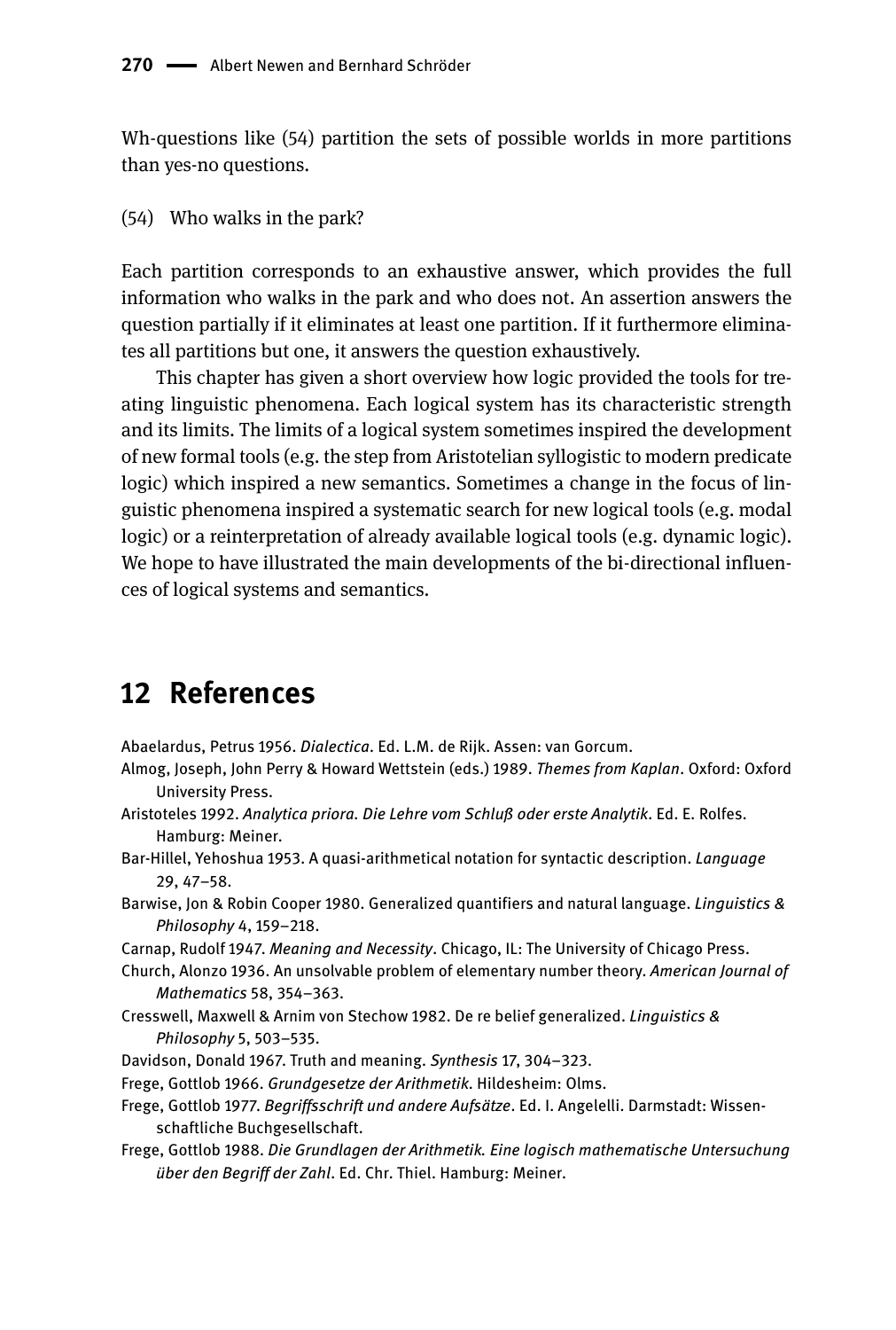- Frege, Gottlob 1994. *Funktion, Begriff, Bedeutung. Fünf logische Studien*. Göttingen: Vandenhoeck & Ruprecht.
- Geach, Peter 1962. *Reference and Generality: An Examination of Some Medieval and Modern Theories*. Ithaca, NY: Cornell University Press.
- Gödel, Kurt 1930. Die Vollständigkeit der Axiome des logischen Funktionenkalküls. *Monatshefte für Mathematik und Physik* 37, 349–360.
- Gödel, Kurt 1931. Über formal unentscheidbare Sätze der Principia Mathematica und verwandter Systeme. *Monatshefte für Mathematik und Physik* 38, 173–198.
- Groenendijk, Jeroen 1999. *The Logic of Interrogation*. Research report, ILLC Amsterdam.
- Groenendijk, Jeroen & Martin Stokhof 1991. Dynamic Predicate Logic. *Linguistics & Philosophy* 14, 39–100.
- Haas-Spohn, Ulrike 1989. Zur Interpretation der Einstellungszuschreibungen. In: E. Falkenberg (ed.). *Wissen, Wahrnehmen, Glauben. Epistemische Ausdrücke und propositionale Einstellungen*. Tübingen: Niemeyer, 50–94.
- Harel, David 2000. Dynamic logic. In: D. Gabbay & F. Guenthner (eds.). *Handbook of Philosophical Logic*, vol. II: *Extensions of classical logic*, chap. II.10. Dordrecht: Reidel, 497–604.
- Hodges, Wilfried 1991. *Logic*. London: Penguin.
- Kaplan, David 1969. Quantifying in. In: D. Davidson & J. Hintikka (eds.). *Words & Objections. Essays on the Work of W.V.O. Quine*. Dordrecht: Reidel, 206–242.
- Kaplan, David 1979. On the logic of demonstratives. *Journal of Philosophical Logic* 8, 81–98.
- Kaplan, David 1989. Demonstratives. In: J. Almog, J. Perry & H. Wettstein (eds.). *Themes from Kaplan*. Oxford: Oxford University Press, 481–563.
- Kripke, Saul 1972. Naming and necessity. In: D. Davidson & G. Harman (eds.). *Semantics of Natural Language*. Dordrecht: Reidel, 253–233 and 763–769.
- von Kutschera, Franz 1989. *Gottlob Frege. Eine Einführung in sein Werk*. Berlin: de Gruyter.
- Leibniz, Gottfried Wilhelm 1992. *Schriften zur Logik und zur philosophischen Grundlegung von Mathmatik und Naturwissenschaft*. Ed. H. Herring. Darmstadt: Wissenschaftliche Buchgesellschaft.
- Lenzen, Wolfgang 1990. *Das System der Leibnizschen Logik*. Berlin: de Gruyter.
- Lenzen, Wolfgang 2000. Guilielmi Pacidii Non plus ultra oder: Eine Rekonstruktion des Leibnizschen Plus-Minus-Kalküls. *Philosophiegeschichte und logische Analyse* 3, 71–118.
- Lindström, Per 1966. First order predicate logic with generalized quantifiers. *Theoria* 32, 186–195.
- Loar, Brian 1972. Reference and propositional attitudes. *The Philosophical Review* 81, 43–62. Montague, Richard 1973. The proper treatment of quantification in ordinary English. In: J.
- Hintikka, J. Moravcsik & P. Suppes (eds.). *Approaches to Natural Language*. Dordrecht: Reidel, 221–242. Reprinted in: R. Thomason (ed.). *Formal Philosophy. Selected Papers of Richard Montague*. New Haven, CT: Yale University Press, 1974, 247–270.
- Mostowski, Andrzej 1957. On a generalization of quantifiers. *Fundamenta Mathematicae* 44, 12–36.
- Muskens, Reinhard 1996. Combining Montague Semantics and Discourse Representation. *Linguistics & Philosophy* 19, 143–186.
- Nortmann, Ulrich 1996. *Modale Syllogismen, mögliche Welten, Essentialismus. Eine Analyse der aristotelischen Modallogik*. Berlin: de Gruyter.
- Quine, Willard van Orman 1953. *From a Logical Point of View*. Cambridge, MA: Harvard University Press.